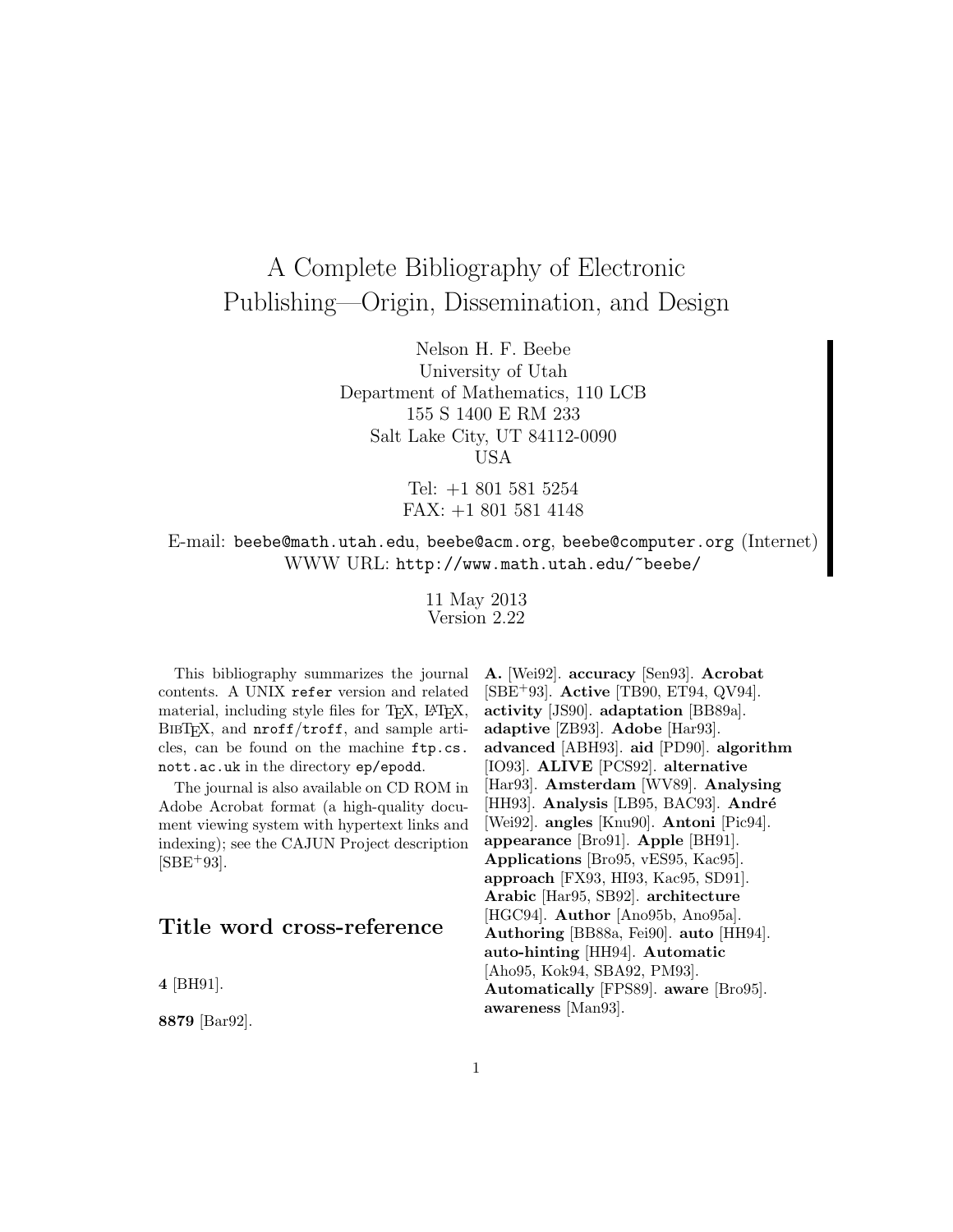**backed** [BO89]. **Based** [SB95, ZD95, AHW89, CK95, FW93, Han90, Kok94, MBM93, Ric94]. **Bases** [Luc88]. **basic** [Fur92]. **Bayesian** [SD91]. **be** [JS90]. **between** [LEB93, HS93]. **bi** [HB90]. **bi-directional** [HB90]. **bibliography** [HM89]. **Block** [SB95]. **Block-Based** [SB95]. **Book** [Bar92, Bar94, Pic92, Pic94, Rah92b, Rah92a, Wei92]. **Books** [Bar94]. **both** [Mur95]. **Braille** [AJ88]. **browsing** [PD90].

**C** [GP89]. **C-like** [GP89]. **CAJUN** [SBE<sup>+</sup>93]. **Call** [Zap94]. **Can** [And89, JS90]. **Canto** [NR93]. **CD** [Bar94]. **CD-ROM** [Bar94]. **character** [HH93, IO93]. **characters** [AV94, PM93]. **Chinese** [PM93]. **Collier** [Pic92]. **Colophon** [AS93, BK95, HM93]. **communication** [BJ92]. **compilation** [GB93]. **components** [HM91]. **Compression** [ZD95]. **computational** [BCD89]. **Computer** [BB88c, BU92]. **Computerized** [AJ88]. **concepts** [ABH93]. **concerns** [LL93]. **Conference** [Wei92, AGS93, BBKF95, QHM93]. **Considerations** [MB91]. **constraint** [MBM93]. **constraint-based** [MBM93]. **constraints** [Erf93, Sen93]. **containing** [Mur95]. **Content** [Aho95]. **Contents** [Ano95e]. **Context** [Bro95]. **Context-aware** [Bro95]. **control** [Bro91, SB93]. **Convergent** [Dod90]. **Cookbook** [Rei88]. **Coordinate** [D¨ur93]. **Coordinate-independent** [Dür93]. **coursework** [BJ92]. **crashes** [And89]. **Creating** [Bro95]. **creation** [RMF93]. **Crookes** [Rah92b]. **Curriculum** [Ham92, Dys92]. **curve** [IO93, Kok94]. **cutting** [Kar91].

**data** [ACG91, NR93]. **Database** [RSH90, ABH93]. **Databases** [SF91]. **David** [Pic92]. **Definitions** [MB91]. **Description**

[ON88, D¨ur93]. **Design** [Pic92, SLH<sup>+</sup>93, BH93]. **Desktop** [Bar94, Pic92]. **Developing** [Man93]. **Development** [ON88]. **device** [BB89a]. **device-independent** [BB89a]. **differences** [LEB93]. **diffusion** [ZB93]. **Digital** [AGS93, DM89, Kar91, SB93, AH92]. **digitized** [Knu90]. **Diller** [Pic94]. **directed** [CK95]. **directional** [BB89a, HB90]. **discrimination** [Dys93]. **display** [Dys93]. **dissemination** [Har94b]. **distributed** [HGC94, PCS92, HGC94]. **ditroff** [SB92]. **ditroff/ffortid** [SB92]. **Do** [Bro89]. **Document** [BE89, Bro88a, Bro95, BBKF95, CK95, Lev93, LB95, Luc88, MB91, Pic94, QHM93, ZD95, Arn93, FX93, Fur92, HM91, HI93, Rad90]. **documentation** [PCS92]. **Documents** [Bro89, Fei90, FQA88, Hee92, Kin95, KS95, Mun95, RA95, SF91, WvV91, AHW89, BM91, Bar95, BCD89, CB92, CMPdVS91, ET94, Erf93, FW93, FL93, FPS89, GB93, HS93, KP93, KP95, Mur95, QV94, RV93, TB90, HGC94]. **Domains** [KFA95]. **Drake** [Zap94]. **Drawing** [BKW89]. **Dynamic** [AV94, Sta93a].

**Editing** [CB92, FQA88]. **Editor** [WW95, CMPdVS91, HB90, MBM93, Ric94]. **Editorial** [And92, AGS93, BB88b, BB88d, BB88e, BB89b, BB89c, BB89d, BB89e, BF90a, BF90b, BF90c, BF90d, BF91a, BF91b, BF91c, BF92a, BF92b, BF93a, BF93b, BF95, BBKF95, FB94, Hal94, Her94, Luc91, QHM93, Qui94]. **editors** [Wei92]. **efficient** [HI93]. **Electronic** [Bar94, BB88c, BBKF95, HHR94, Ham92, QHM93, Rei88, BCD89, BJ92, BU92, McC92, Ric94, RMF93]. **Embedded** [BB95]. **encoded** [BM91]. **ends** [CB92, Ham92]. **enhancements** [CCT94]. **Environment** [KS95, Won94]. **EP** [BB88a, BJ92, CB92, Ham92]. **EP-odd** [BB88a]. **EP-odds** [CB92, Ham92]. **EP'94** [QHM93]. **EP'96**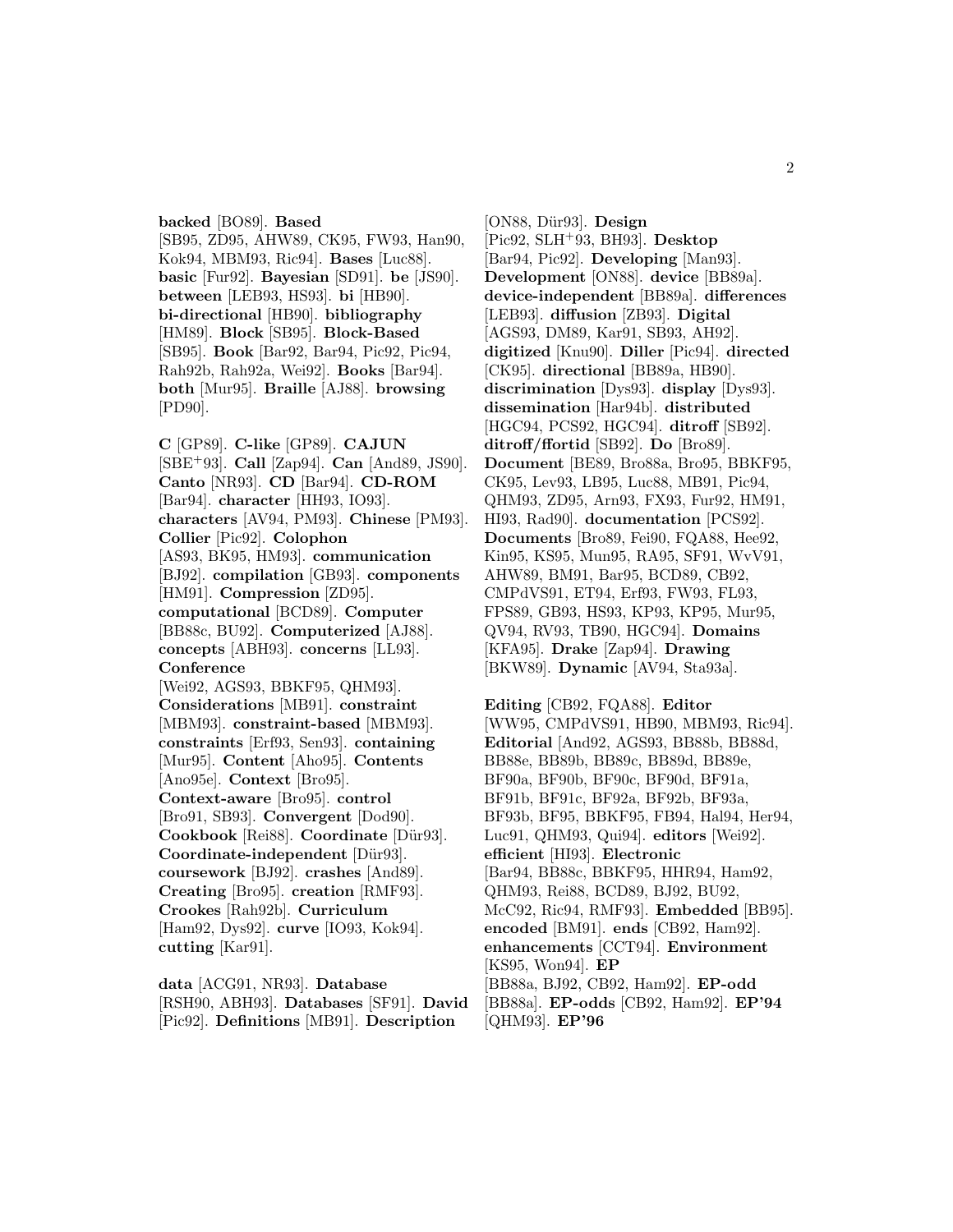[BBKF95, Ano95b, Ano95c]. **Error** [ZB93]. **European** [Wei92]. **Examining** [JS90]. **example** [Dür93, HHR94, McC92]. **existing** [Kac95]. **Experiment** [BE89, Rei88]. **exploration** [TB90]. **Extended** [Har95]. **extensibility** [Sta93b]. **extraction** [PM93].

**Facet** [All95]. **ffortid** [SB92]. **File** [Mur95]. **Files** [LB95, CEMW91, SBA92]. **Filtering** [KS95]. **First** [Wei92]. **fitting** [IO93]. **font** [BH93, Dür93, Kla93, Kok94, MB93, Sta93b, ZI93]. **font-scaler** [Sta93b]. **Fonts** [BH91, DM95, Har93, HP93, IO93, Sta93a, Har93]. **format** [Mur95]. **Formatter** [WW95]. **formatters** [And89]. **Formatting** [BE89, Han90, BB89a, SB92]. **Forum** [SGBO<sup>+</sup>93]. **foundation** [Zap94]. **Framework** [Bro95]. **Francis** [Zap94]. **full** [AHW89, HB90]. **full-screen** [HB90]. **full-text** [AHW89]. **Function** [Han90]. **Function-based** [Han90]. **functional** [FS90].

**Gabriel** [Bar94]. **Generation** [Aho95, Kok94, MB93]. **Glyphs** [Har95]. **good** [JS90]. **grammar** [FW93, KP93]. **grammar-based** [FW93]. **Granularity** [Hee92]. **Grif** [Ric94]. **Guide** [Bar94, Bar92].

**Halftoning** [SB93]. **handwriting** [DM95]. **hard** [BO89]. **hard-backed** [BO89]. **HB1** [SLH<sup>+</sup>93]. **Helvetica** [LEB93]. **hinting** [HH94, PM93]. **history** [Fur92]. **Hybrid** [Dod90]. **hyper** [JS90]. **hyper-activity** [JS90]. **hyperbase** [SLH<sup>+</sup>93]. **Hypermedia** [Fei90, Kac95, RML94]. **Hypertext** [Bro88b, Bro89, CCT94, Pol90, Rad90, SF91, Bro91, BB95, Dys92, FS90, HGC94, HS93, JS90, NR93, PD90, Ric94, SD91, FPS89, Wei92]. **hypertexts** [RSH90]. **HyTime** [CBDH94, Erf93]. **hz***}* [Zap93]. **hz***}***-program** [Zap93].

**IGD** [Fei90]. **Images** [ZD95, HI93].

**Imaging** [AGS93]. **Implementation** [ON88, SLH<sup>+</sup>93, WV89]. **Implications** [LB95]. **Importance** [DM89]. **Important** [Fur92]. **Improving** [Dys93, Sen93, Kae90]. **incremental** [FX93]. **independent** [BB89a, Dür93]. **Index** [Ano95b, Ano95c, Ano95a, Ano95d, Ric94]. **Indexes** [BK88]. **indexing** [LL93]. **Individualized** [HHR94]. **industrial** [Won94]. **Infinifont** [MB93]. **Information** [SD91, ACG91]. **InScript** [GP89]. **integrated** [HM89]. **intelligent** [Sta93a]. **Interactive** [KFA95, SGBO<sup>+</sup>93]. **Interactively** [FQA88]. **interchangeability** [NW92]. **interface** [CMPdVS91, HS93]. **Interfaces** [KFA95]. **Interleaf** [ET94]. **Introduction** [Rah92a]. **ISO** [Bar92]. **Issue** [BBKF95, AGS93, BB95, QHM93]. **Issues** [ACG91].

**J** [Wei92]. **Joan** [Bar92]. **Journal** [Dod90, SBE<sup>+</sup>93, SGBO<sup>+</sup>93]. **Journals** [Bar94].

**Kanji** [Dür93]. **Key** [Ano95c]. **Keyword** [Ano95d]. **Khmer** [Har94a]. **Knowledge** [KFA95]. **Knowledge-rich** [KFA95].

**Language** [Mun95, Arn93]. **Languages** [ON88]. **Large** [Fei90, Luc88, RSH90]. **Layout** [Bro88a, Mur95]. **letterforms** [Man93]. **level** [BAC93]. **ligatures** [Kok94]. **like** [GP89]. **Line** [Pic94]. **linguistic** [MBM93]. **link** [PCS92]. **Linking** [Bro88b]. **Literature** [Bar94]. **live** [PCS92]. **live-link** [PCS92]. **logical** [BAC93, Bro91, HI93, Mur95, RV93]. **Lossy** [ZD95]. **low** [BAC93, Dys93]. **low-level** [BAC93].

**M** [Bar92]. **Mail** [Bar94]. **Making** [QV94]. **management** [SLH<sup>+</sup>93]. **manipulating** [CMPdVS91]. **Manipulation**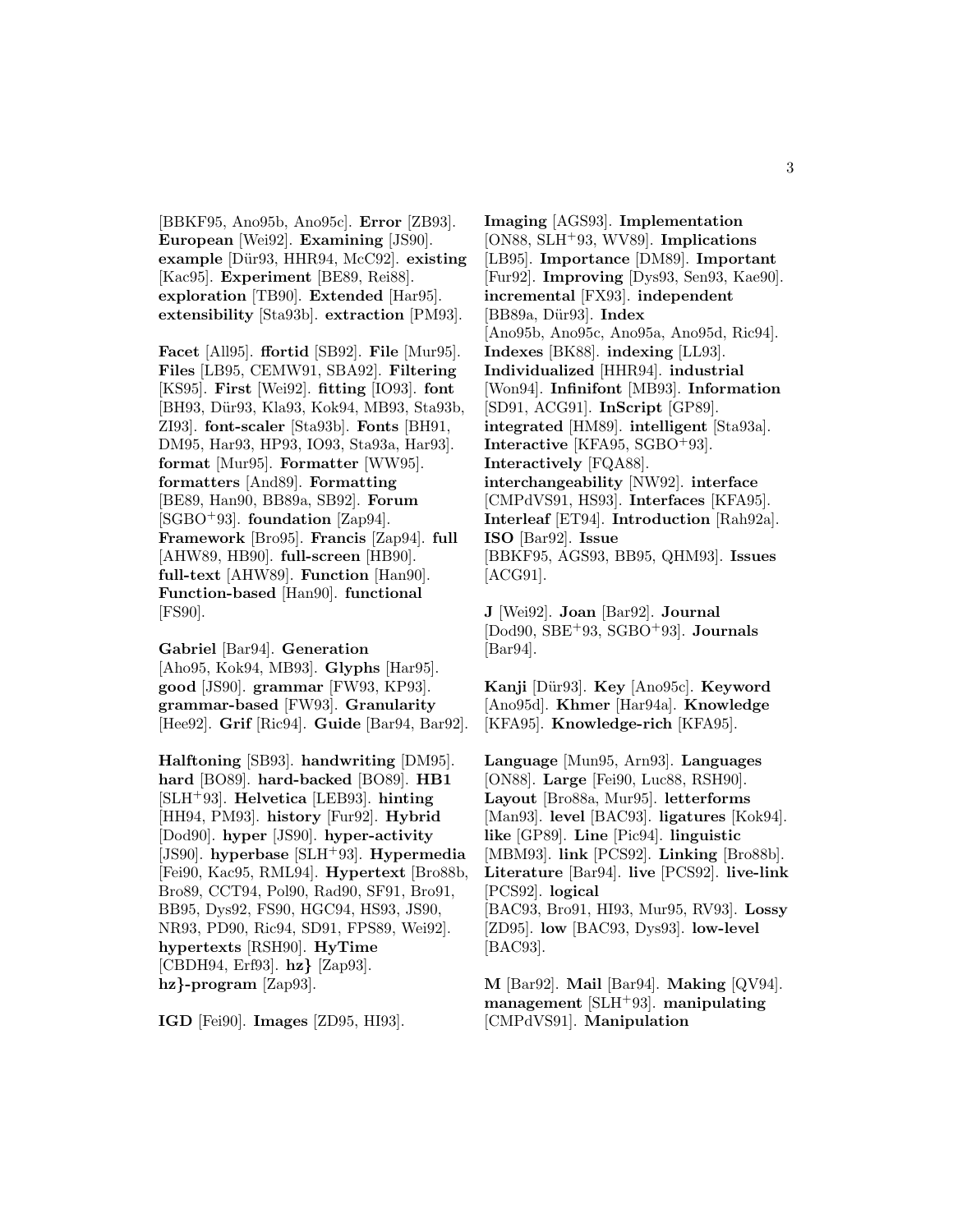[BBKF95, QHM93, FL93]. **Maps** [Bro89]. **Mark** [AJ88, BB95]. **Mark-up** [AJ88, BB95]. **Marking** [BJ92]. **MarkItUp** [FX93]. **Master** [Har93]. **matching** [HH93]. **Mediating** [HS93]. **Merging** [RV93]. **meta** [FS90]. **meta-structure** [FS90]. **Methods** [LB95]. **MHEG** [RML94]. **Michael** [Bar94]. **micro** [Zap93]. **micro-typography** [Zap93]. **mixed** [HI93]. **Model** [Han90, BM91, BCD89, NR93]. **Modelling** [Kin95, ACG91]. **Models** [Aho95, FS90]. **Multicard** [RML94]. **Multimedia** [Kin95, CCT94, Erf93, Har94b, SGBO<sup>+</sup>93]. **Multiple** [Har93]. **music** [FL93].

**N** [Wei92]. **Navigate** [Bro89]. **Nearest** [CEMW91, AHW89]. **Nearest-neighbour** [CEMW91]. **Need** [Bro89]. **neighbor** [AHW89]. **neighbour** [CEMW91]. **net** [Rad90]. **network** [RMF93]. **networks** [CEMW91, SD91]. **news** [SvR91]. **Newspaper** [HHR94]. **Nicely** [BKW89]. **Node** [PD90]. **non** [Kac95]. **non-hypermedia** [Kac95]. **Norbert** [Rah92a]. **note** [Knu90]. **Notes** [BH91]. **NRT** [SvR91]. **Numbering** [HM91].

**Object** [FFE95, Sta93b, RMF93]. **Object-orientation** [Sta93b]. **objects** [Bro91]. **ODA** [NW92]. **odd** [BB88a]. **odds** [CB92, Ham92]. **online** [Pol90, SGBO<sup>+</sup>93]. **open** [HGC94]. **Optical** [ZI93, AV94]. **optimization** [Kok94]. **orientation** [Sta93b]. **oriented** [JS90]. **outline** [PM93, Sta93a]. **outlines** [HP93].

**Page** [ON88]. **Pagination** [BKKW95]. **Paper** [Dod90]. **papers** [Fur92]. **Paradigms** [FFE95, TB90]. **Paragraph** [AHW89]. **Paragraph-based** [AHW89]. **Parallel** [BE89, Bro88a]. **parametric** [MB93]. **Parametrization** [Har93]. **Parser** [WV89]. **partial** [Bar95]. **Pattern** [ZD95]. **Pattern-Based** [ZD95]. **PDF** [LB95, SB95].

**HyTime** [FFE95]. **Performance** [LEB93]. **Phase** [DM89]. **Philip** [Rah92b]. **physical** [RV93]. **PIC** [BE89]. **plus** [Dod90]. **popularity** [PD90]. **Portable** [Bar95]. **possible** [Kla93]. **PostScript** [GP89, Har93]. **preparation** [Fur92, MB91]. **preprocessor** [GP89]. **Presentation** [Mun95, Pol90]. **prevent** [And89]. **Printing** [BK88]. **problems** [Bar95, CB92]. **Proceedings** [AGS93, BBKF95, QHM93]. **process** [Kac95]. **Processing** [BE89, Bro88a, WvV91, HM89, Pic94]. **profiles** [ZI93]. **program** [Zap93]. **project** [SBE<sup>+</sup>93]. **projection** [ZI93]. **properties** [BCD89]. **prospects** [ABH93]. **providing** [Kac95]. **Publication** [Dod90, HHR94]. **Publisher** [Rah92b]. **Publishing** [Bar94, BB88c, BBKF95, Ham92, QHM93, Rei88, ABH93, BU92, McC92, SBE<sup>+</sup>93]. **punch** [Kar91].

**Qualitative** [BAC93]. **queries** [Arn93].

**R** [Bar94]. **Random** [DM95]. **Raster** [AGS93, ZB93]. **Rasterizing** [HP93]. **reading** [LEB93]. **recognition** [FX93, HI93, Sen93, ZI93]. **Reconsidered** [BKKW95]. **reference** [RMF93]. **regularisation** [Sta93a]. **regularly** [FPS89]. **Repositories** [FFE95]. **Representation** [FL93, Kla93]. **representing** [RMF93]. **resolution** [Dys93]. **Results** [LB95]. **Retrieval** [All95, ACG91, SvR91, SD91]. **reuse** [Lev93, Rad90]. **Review** [Bar92, Bar94, Pic92, Pic94, Rah92b, Rah92a, Wei92, Har94b]. **rich** [KFA95]. **Rita** [CMPdVS91]. **Rizk** [Wei92]. **Robert** [Bar92]. **role** [Rad90]. **ROM** [Bar94]. **Round** [Bro89]. **Rules** [Pic92].

**scaler** [Sta93b]. **scaling** [AV94]. **Scheme** [ZD95]. **scholars** [MBM93]. **Schwartz** [Rah92a]. **Science** [BB88c]. **scientists** [BU92]. **Scottish** [McC92]. **screen**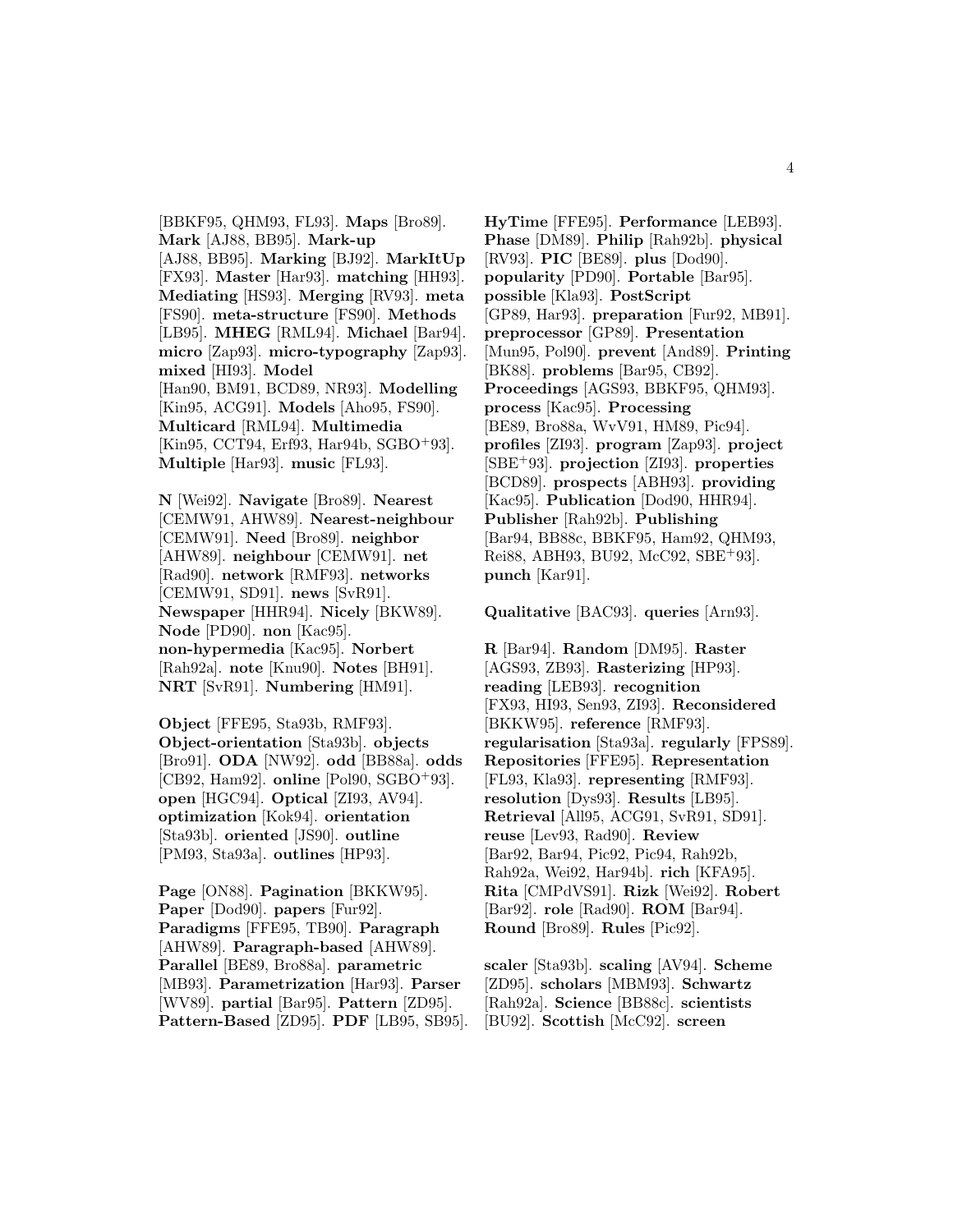[BO89, HB90]. **Scrimshaw** [Arn93]. **script** [Kok94]. **Search** [Luc88]. **Searching** [Bro88b, AHW89, CEMW91, Pol90]. **semantic** [Rad90]. **Separate** [GB93, BB95]. **Separation** [LL93]. **services** [Kac95]. **Set** [Har95]. **SGML** [Aho95, Bar89, Bar92, FFE95, Kae90, MB91, NW92, WV89, WvV91, vES95]. **SGML/ HyTime** [FFE95]. **shapes** [HH93, HH94]. **Sheets** [RA95]. **signatures** [CEMW91]. **SIMON** [FW93]. **simulation** [DM95]. **Sir** [Zap94]. **sized** [AV94]. **Smith** [Bar92]. **smoothness** [Kok94]. **Society** [Zap94]. **solutions** [Bar95, CB92]. **Some** [BCD89]. **sources** [Fur92]. **Spaces** [All95]. **Special** [AGS93, BBKF95, QHM93]. **Specification** [Erf93]. **Spectra** [DM89]. **splines** [Kla93]. **standard** [RML94]. **Standardization** [ON88]. **Standards** [AJ88]. **Stick** [Bro95]. **Stick-e** [Bro95]. **Strategy** [Luc88]. **Streitz** [Wei92]. **string** [HH93]. **Structure** [PM93, FX93, FS90, HI93, RMF93]. **Structured** [FQA88, Hee92, KS95, Mun95, RA95, SB95, And89, CB92, CMPdVS91, FW93, FPS89, GB93, HS93, KP93, KP95, QV94, Ric94]. **structures** [BAC93, Mur95, RV93].

**structuring** [SBA92]. **Stutely** [Bar92]. **support** [RSH90]. **symbols** [Dys93]. **SYNDOC** [KS95]. **syntax** [CK95]. **syntax-directed** [CK95]. **system** [CCT94, FW93, HH94, MB93, PCS92, RML94, SLH<sup>+</sup>93]. **systems** [BB88a, FS90, Fur92, Har94b, Lev93, SD91, Sen93].

**Tabular** [WW95]. **tagging** [BM91]. **task** [LEB93]. **Teaching** [AH92, BU92, McC92]. **Techniques** [Pic94, HH93]. **technology** [Har94b]. **Telecommunications** [Dod90]. **temporal** [Erf93]. **text** [AHW89, BB89a, CEMW91, SBA92, Sen93]. **texture** [SB93]. **thesauri** [Pol90]. **Times** [LEB93]. **Tioga** [TB90]. **Tips** [Pic94]. **tool** [SvR91]. **Tools** [BK88]. **toolset** [BM91].

**Traditional** [Har95]. **train** [And89]. **training** [JS90]. **training-oriented** [JS90]. **Transformation** [KP93, KP95, CK95, FW93]. **transformations** [Arn93]. **transforming** [FPS89]. **translation** [CK95]. **transputer** [CEMW91]. **tree** [CK95]. **Trees** [BKW89]. **tri** [BB89a]. **tri-directional** [BB89a]. **triroff** [BB89a]. **troff** [BB89a]. **two** [TB90]. **Type** [DM89, MB91]. **Typecase** [Har95]. **Typesetting** [AJ88, Har94a]. **Typographic** [RA95, HH94]. **typographical** [Sen93]. **typographics** [Man93]. **Typography** [AGS93, BBKF95, QHM93, AH92, Zap93, Pic92].

**Unicode** [BH93, Har95]. **uniform** [BM91]. **universal** [HH94]. **usability** [JS90]. **Use** [Bar89, CBDH94, KP93]. **used** [Pol90]. **USENET** [Rei88]. **user** [Bar92, CMPdVS91]. **Using** [BE89, Bro91, RML94, ABH93, BJ92, CEMW91, Dür93, Erf93, SD91, Sen93].

**Variable** [Kla93, AV94]. **variable-sized** [AV94]. **Ventura** [Rah92b]. **version** [HB90]. **very** [RSH90]. **vi** [HB90]. **Vi.iv** [HB90]. **View** [AJ88]. **Volume** [Ano95e]. **VORTEXT** [BO89].

**Weaving** [RMF93]. **web** [RMF93, vES95]. **width** [Kla93]. **Within** [Bro88b]. **Word** [Ano95c]. **work** [RMF93]. **writing** [Rad90].

**Xtable** [WW95].

# **References**

**Aberer:EPODD-6-4-469**

[ABH93] Karl Aberer, Klemens Böhm, and Christoph Hüser. The prospects of publishing using advanced database concepts.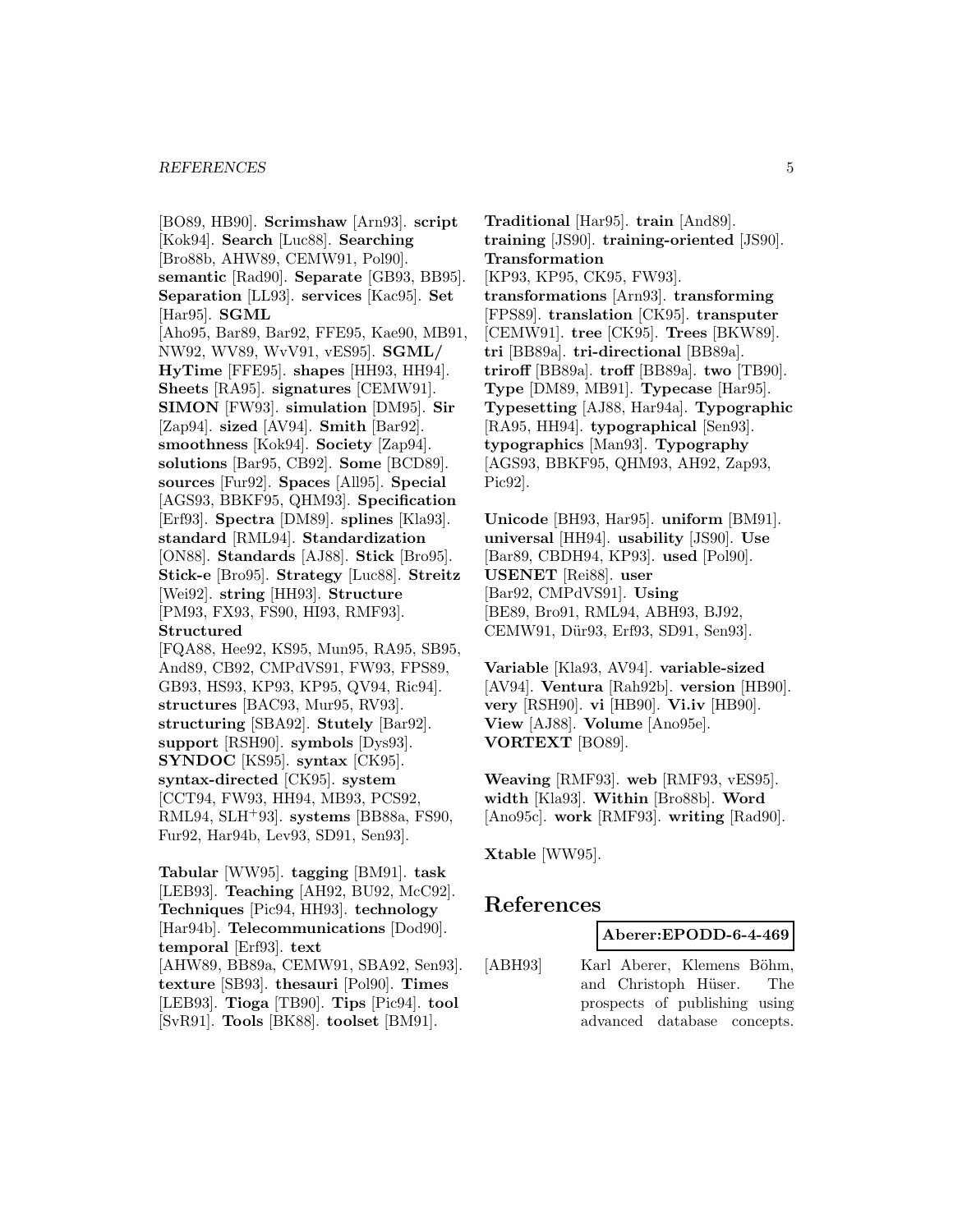Electronic Publishing—Origination, Dissemination, and Design, 6(4):469–480, December 1993. CODEN EPODEU. ISSN 0894-3982.

#### **Agosti:EPODD-4-4-219**

[ACG91] M. Agosti, R. Colotti, and G. Gradenigo. Issues of data modelling in information retrieval. Electronic Publishing—Origination, Dissemination, and Design, 4(4):219– 237, December 1991. CODEN EPODEU. ISSN 0894-3982.

# **Andre:EPODD-6-3-115**

[AGS93] Jacques André, Jakob Gonczarowski, and Richard Southall. Editorial: Special issue: Proceedings of the Raster Imaging and Digital Typography Conference. Electronic Publishing—Origination, Dissemination, and Design, 6(3):115– 116, September 1993. CODEN EPODEU. ISSN 0894-3982.

#### **Andre:EPODD-5-2-79**

[AH92] Jacques André and Roger D. Hersch. Teaching digital typography. Electronic Publishing —Origination, Dissemination, and Design, 5(2):79–89, June 1992. CODEN EPODEU. ISSN 0894-3982.

#### **Ahonen:EPODD-8-2/3-195**

[Aho95] Helena Ahonen. Automatic generation of SGML content models. Electronic Publishing —Origination, Dissemination, and Design, 8(2/3):195–206, June/September 1995. CODEN EPODEU. ISSN 0894-3982.

#### **Al-Hawamdeh:EPODD-2-4-179**

[AHW89] Suliman Al-Hawamdeh and Peter Willett. Paragraph-based nearest neighbor searching in full-text documents. Electronic Publishing—Origination, Dissemination, and Design, 2(4): 179–192, December 1989. CO-DEN EPODEU. ISSN 0894- 3982.

# **Arrabito:EPODD-1-2-117**

[AJ88] R. Arrabito and H. Jürgensen. Computerized Braille typesetting: Another view of markup standards. Electronic Publishing—Origination, Dissemination, and Design, 1(2):117– 132, September 1988. CODEN EPODEU. ISSN 0894-3982.

#### **Allen:EPODD-8-2/3-247**

[All95] R. B. Allen. Retrieval from facet spaces. Electronic Publishing—Origination, Dissemination, and Design, 8(2/3): 247–257, June/September 1995. CODEN EPODEU. ISSN 0894- 3982.

#### **Andre:EPODD-2-3-169**

[And89] Jacques André. Can structured formatters prevent train crashes? Electronic Publishing —Origination, Dissemination, and Design, 2(3):169–173, October 1989. CODEN EPODEU. ISSN 0894-3982.

#### **Andre:EPODD-5-2-53**

[And92] Jacques André. Editorial. Electronic Publishing—Origination,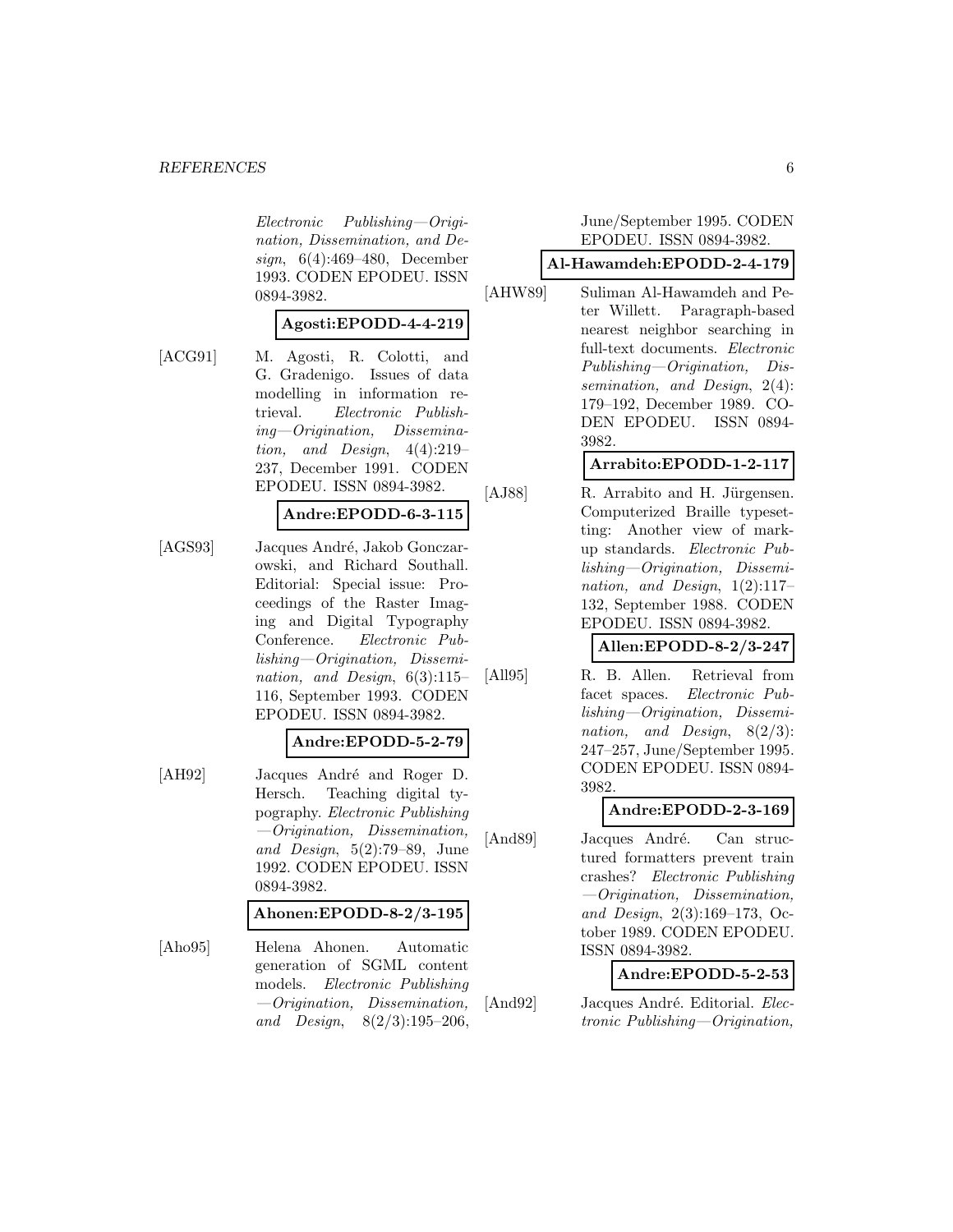Dissemination, and Design, 5 (2):53–54, June 1992. CODEN EPODEU. ISSN 0894-3982.

#### **Anonymous:EPODD-8-4-369**

[Ano95a] Anonymous. Author index. Electronic Publishing—Origination, Dissemination, and Design, 8(4):369, December 1995. CODEN EPODEU. ISSN 0894- 3982.

#### **Anonymous:EPODD-8-2/3-275**

[Ano95b] Anonymous. EP'96 author index. Electronic Publishing  $-Originalion,$  Dissemination, and Design,  $8(2/3):275$ , June/ September 1995. CODEN EPODEU. ISSN 0894-3982.

#### **Anonymous:EPODD-8-2/3-277**

[Ano95c] Anonymous. EP'96 key word index. Electronic Publishing —Origination, Dissemination, and Design, 8(2/3):277, June/ September 1995. CODEN EPODEU. ISSN 0894-3982.

# **Anonymous:EPODD-8-4-371**

[Ano95d] Anonymous. Keyword index. Electronic Publishing—Origination, Dissemination, and Design, 8(4):371–372, December 1995. CODEN EPODEU. ISSN 0894-3982.

#### **Anonymous:EPODD-8-4-i**

[Ano95e] Anonymous. Volume contents. Electronic Publishing —Origination, Dissemination, and Design, 8(4):i–iii, December 1995. CODEN EPODEU. ISSN 0894-3982.

### **Arnon:EPODD-6-4-385**

[Arn93] Dennis S. Arnon. Scrimshaw: A language for document queries and transformations. Electronic Publishing—Origination, Dissemination, and Design, 6 (4):385–396, December 1993. CODEN EPODEU. ISSN 0894- 3982.

# **Andre:EPODD-6-3-307**

[AS93] Jacques André and Richard Southall. Colophon. Electronic Publishing—Origination, Dissemination, and Design, 6 (3):307–308, September 1993. CODEN EPODEU. ISSN 0894- 3982.

#### **Andre:EPODD-7-4-231**

[AV94] J. André and I. Vatton. Dynamic optical scaling and variable-sized characters. Electronic Publishing—Origination, Dissemination, and Design, 7 (4):231–250, December 1994. CODEN EPODEU. ISSN 0894- 3982.

# **Belaid:EPODD-6-4-435**

[BAC93] Abdel Belaïd, Julian C. Anigbogu, and Yannich Chenevoy. Qualitative analysis of low-level logical structures. Electronic Publishing—Origination, Dissemination, and Design, 6(4): 435–446, December 1993. CO-DEN EPODEU. ISSN 0894- 3982.

#### **Barron:EPODD-2-1-3**

[Bar89] D. W. Barron. Why use SGML? Electronic Publishing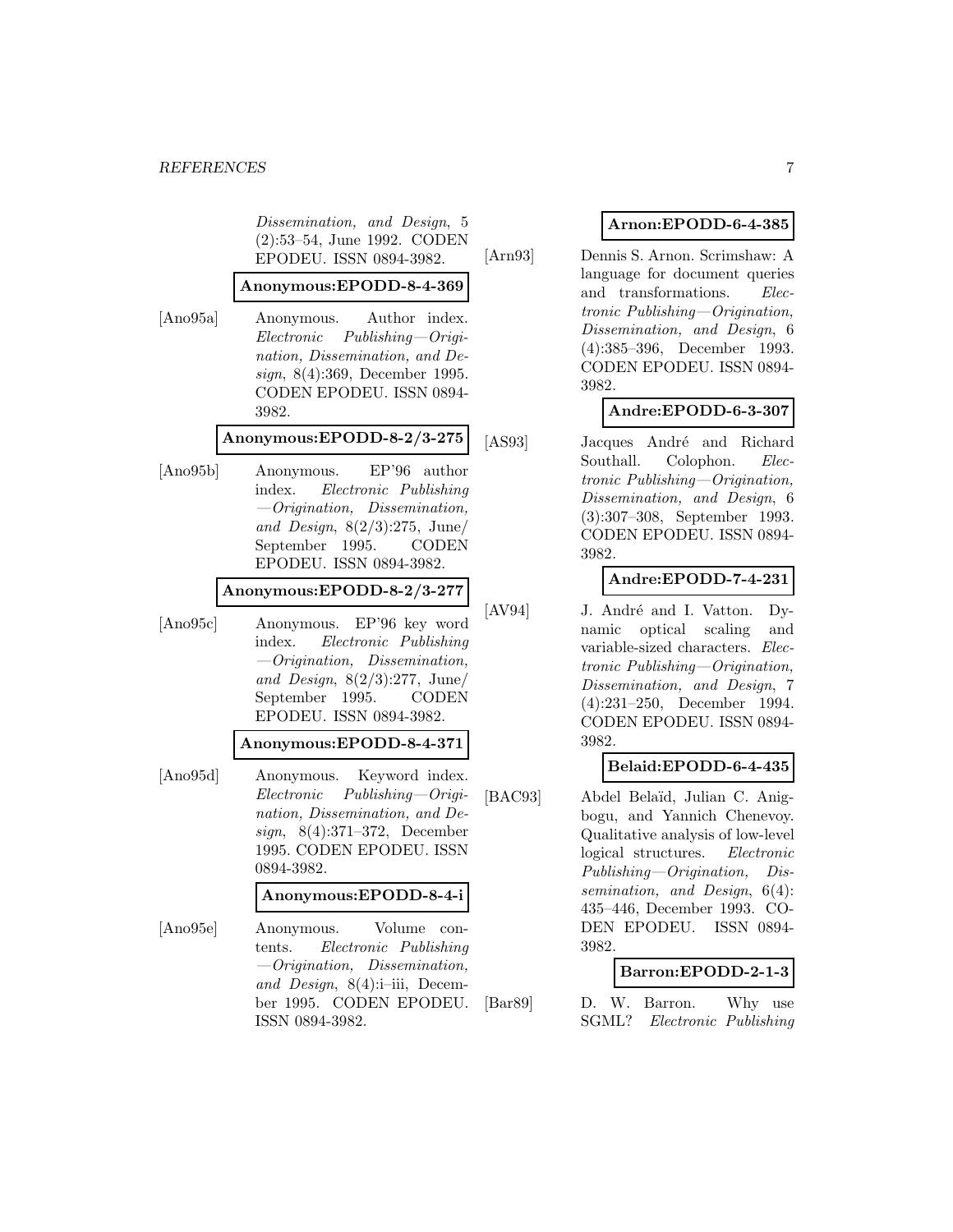—Origination, Dissemination, and Design, 2(1):3–24, April 1989. CODEN EPODEU. ISSN 0894-3982.

#### **Barron:EPODD-5-3-157**

[Bar92] David W. Barron. Book review: Joan M. Smith and Robert Stutely, SGML: the user's guide to ISO 8879. Electronic Publishing—Origination, Dissemination, and Design, 5(3):157, September 1992. CODEN EPODEU. ISSN 0894-3982.

#### **Barron:EPODD-7-1-49**

[Bar94] David W. Barron. Book review: Michael R. Gabriel, A Guide to the Literature of Electronic Publishing: CD-ROM, Desktop Publishing, and Electronic Mail, Books and Journals. Electronic Publishing—Origination, Dissemination, and Design, 7 (1):49, March 1994. CODEN EPODEU. ISSN 0894-3982.

#### **Barron:EPODD-8-4-343**

[Bar95] David W. Barron. Portable documents: problems and (partial) solutions. Electronic Publishing—Origination, Dissemination, and Design, 8(4):343– 367, December 1995. CODEN EPODEU. ISSN 0894-3982.

# **Brailsford:EPODD-0-0-4**

[BB88a] D. F. Brailsford and R. J. Beach. Authoring systems for EP-odd. Electronic Publishing —Origination, Dissemination, and Design,  $0(0):4-9$ , January 1988. CODEN EPODEU. ISSN

0894-3982. This is a pilot issue of the journal.

#### **Brailsford:EPODD-0-0-1**

[BB88b] D. F. Brailsford and R. J. Beach. Editorial. Electronic Publishing—Origination, Dissemination, and Design, 0 (0):1–3, January 1988. CO-DEN EPODEU. ISSN 0894- 3982. This is a pilot issue of the journal.

# **Brailsford:EPODD-0-0-13**

[BB88c] D. F. Brailsford and R. J. Beach. Electronic publishing and computer science. Electronic Publishing—Origination, Dissemination, and Design, 0 (0):13–21, January 1988. CO-DEN EPODEU. ISSN 0894- 3982. This is a pilot issue of the journal.

# **Brailsford:EPODD-1-1-1**

[BB88d] David F. Brailsford and Richard J. Beach. Editorial. Electronic Publishing—Origination, Dissemination, and Design, 1(1): 1–2, April 1988. CODEN EPODEU. ISSN 0894-3982.

**Brailsford:EPODD-1-2-77**

[BB88e] David F. Brailsford and Richard J. Beach. Editorial. Electronic Publishing—Origination, Dissemination, and Design,  $1(2)$ : 77–78, September 1988. CO-DEN EPODEU. ISSN 0894- 3982.

#### **Becker:EPODD-2-3-119**

[BB89a] Zeev Becker and Daniel Berry. triroff, an adaptation of the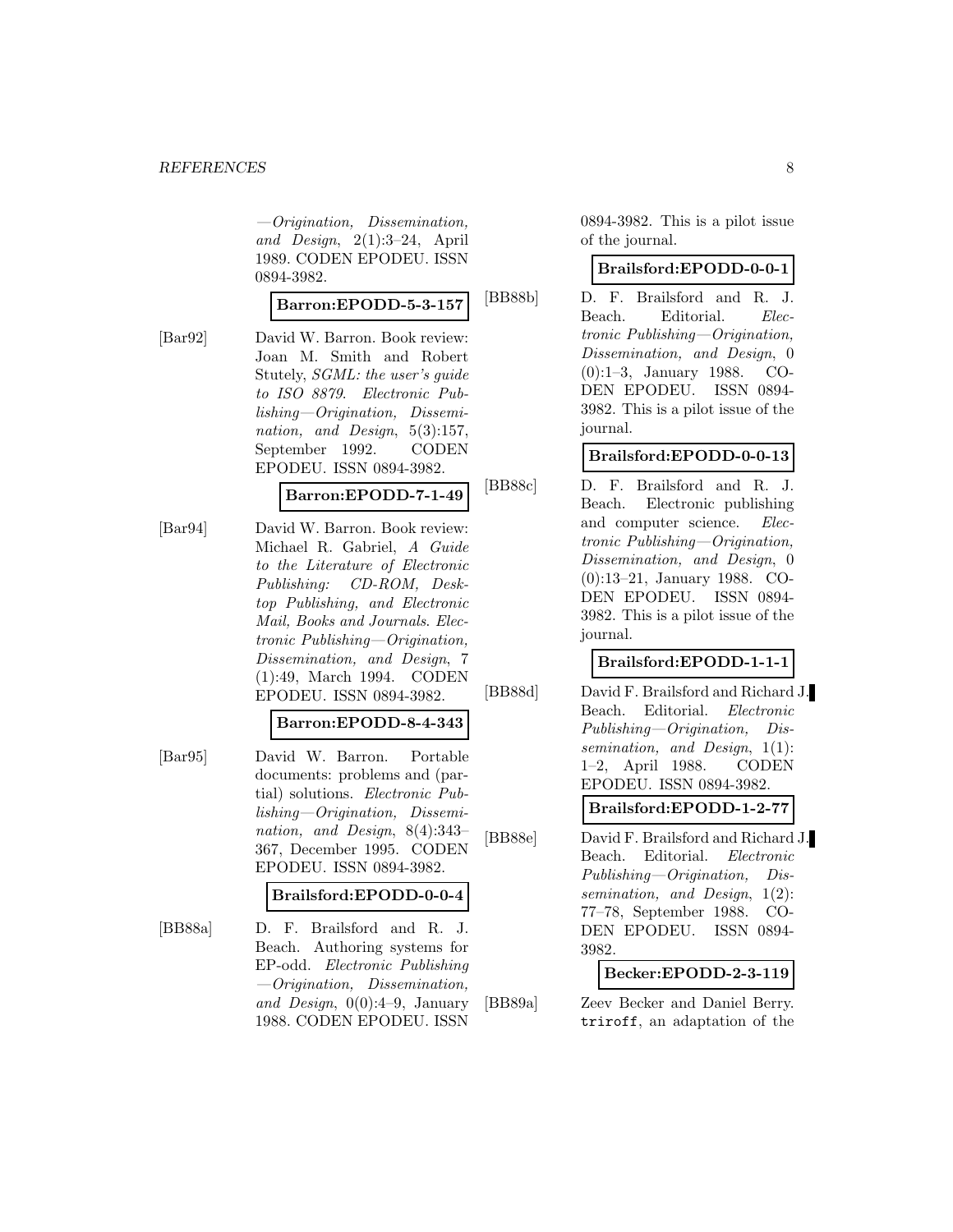device-independent troff for formatting tri-directional text. Electronic Publishing—Origination, Dissemination, and Design, 2(3):119–142, October 1989. CODEN EPODEU. ISSN 0894-3982.

**Brailsford:EPODD-2-1-1** [BB89b] David F. Brailsford and Richard J. Beach. Editorial. Electronic Publishing—Origination, Dissemination, and Design, 2(1): 1–2, April 1989. CODEN EPODEU. ISSN 0894-3982.

#### **Brailsford:EPODD-2-2-63**

[BB89c] David F. Brailsford and Richard J. Beach. Editorial. Electronic Publishing—Origination, Dissemination, and Design, 2(2): 63–64, July 1989. CODEN EPODEU. ISSN 0894-3982.

#### **Brailsford:EPODD-2-3-117**

[BB89d] David F. Brailsford and Richard J. Beach. Editorial. Electronic Publishing—Origination, Dissemination, and Design, 2(3): 117–118, October 1989. CO-DEN EPODEU. ISSN 0894- 3982.

# **Brailsford:EPODD-2-4-177**

[BB89e] David F. Brailsford and Richard J. Beach. Editorial. Electronic Publishing—Origination, Dissemination, and Design, 2(4): 177–178, December 1989. CO-DEN EPODEU. ISSN 0894- 3982.

#### **Brown:EPODD-8-1-1**

[BB95] P. J. Brown and Heather Brown. Embedded or separate hypertext mark-up: is it an issue? Electronic Publishing —Origination, Dissemination, and Design, 8(1):1–13, March 1995. CODEN EPODEU. ISSN 0894-3982.

#### **Brown:EPODD-8-2/3-49**

[BBKF95] Allen Brown, Anne Brüggemann-Klein, and An Feng. Editorial: Special issue: Proceedings of EP'96, the Electronic Publishing, Document Manipulation, and Typography Conference. Electronic Publishing—Origination, Dissemination, and Design,  $8(2/3):49-50$ , June/September 1995. CODEN EPODEU. ISSN 0894-3982.

#### **Bench-Capon:EPODD-2-4-231**

[BCD89] Trevor J. M. Bench-Capon and Paul E. Dunne. Some computational properties of a model for electronic documents. Electronic Publishing—Origination, Dissemination, and Design, 2 (4):231–256, December 1989. CODEN EPODEU. ISSN 0894- 3982.

### **Brailsford:EPODD-2-1-25**

[BE89] D. F. Brailsford and D. R. Evans. Parallel processing in document formatting: An experiment using PIC. Electronic Publishing—Origination, Dissemination, and Design, 2 (1):25–46, April 1989. CODEN EPODEU. ISSN 0894-3982.

**Brailsford:EPODD-3-1-1**

[BF90a] David F. Brailsford and Richard K. Furuta. Editorial. Electronic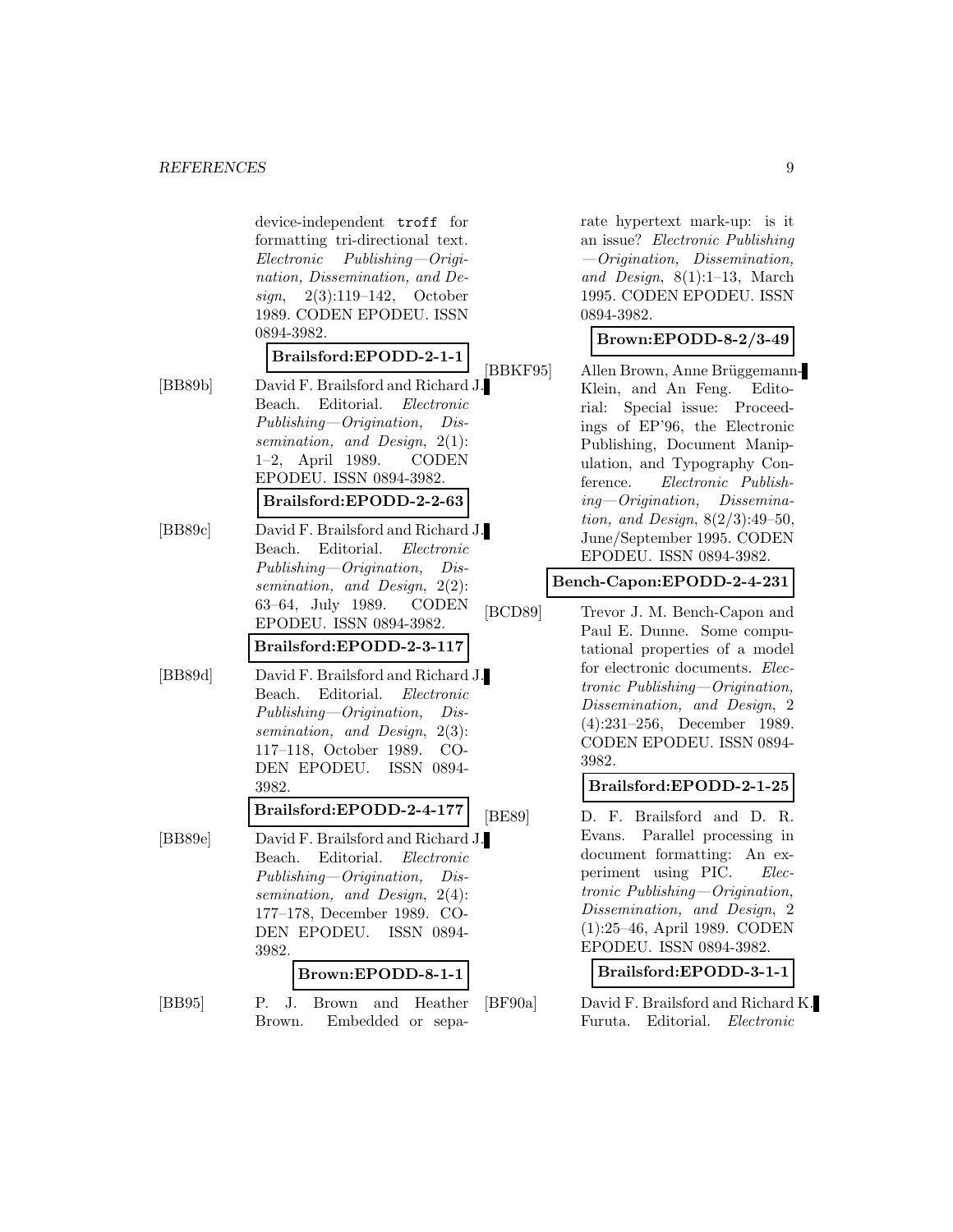#### *REFERENCES* 10

|         | $Published—Originalion,$ Dis-<br>$semination, and Design, 3(1)$ :<br>1-2, February 1990. CODEN<br>EPODEU. ISSN 0894-3982.<br>Brailsford:EPODD-3-2-63                                                    | [BF91] |
|---------|---------------------------------------------------------------------------------------------------------------------------------------------------------------------------------------------------------|--------|
|         |                                                                                                                                                                                                         |        |
| [BF90b] | David F. Brailsford and Richard K.<br>Furuta. Editorial. <i>Electronic</i><br>Publishing-Origination, Dis-<br>semination, and Design, 3(2):<br>63-64, May 1990. CODEN<br>EPODEU. ISSN 0894-3982.        | [BF92] |
|         | Brailsford:EPODD-3-3-123                                                                                                                                                                                |        |
| [BF90c] | David F. Brailsford and Richard K.<br>Furuta. Editorial. Electronic<br>Published—Originalion,<br>$Dis-$<br>semination, and Design, 3(3):<br>123-124, August 1990. CODEN<br>EPODEU. ISSN 0894-3982.      |        |
|         | Brailsford:EPODD-3-4-177                                                                                                                                                                                |        |
| [BF90d] | David F. Brailsford and Richard K.<br>Furuta. Editorial. Electronic<br>$Published—Originalion,$ Dis-<br>semination, and Design, 3(4):<br>177-178, November 1990. CO-<br>DEN EPODEU. ISSN 0894-<br>3982. | BF92   |
|         | Brailsford:EPODD-4-1-1                                                                                                                                                                                  |        |
| [BF91a] | David F. Brailsford and Richard K!<br>Furuta. Editorial. Electronic<br>$Published—Originalion,$ Dis-<br>semination, and Design, 4(1):<br>1-2, March 1991.<br>CODEN<br>EPODEU. ISSN 0894-3982.           | BF93   |
|         | Brailsford:EPODD-4-2-61                                                                                                                                                                                 |        |
| [BF91b] | David F. Brailsford and Richard K. BF93<br>Furuta. Editorial. Electronic<br>$Published—Originalion,$ Dis-<br>semination, and Design, 4(2):<br>61-62, June 1991. CODEN<br>EPODEU. ISSN 0894-3982.        |        |

# **Brailsford:EPODD-4-3-123**

 $[c]$  David F. Brailsford and Richard K. Furuta. Editorial. Electronic Publishing—Origination, Dissemination, and Design, 4(3): 123–124, September 1991. CO-DEN EPODEU. ISSN 0894- 3982.

#### **Brailsford:EPODD-5-3-103**

Pallace David F. Brailsford and Richard K. Furuta. Editorial. Electronic Publishing—Origination, Dissemination, and Design, 5(3): 103–104, September 1992. CO-DEN EPODEU. ISSN 0894- 3982.

# **Brailsford:EPODD-5-4-161**

 $[2b]$  David F. Brailsford and Richard K. Furuta. Editorial. Electronic Publishing—Origination, Dissemination, and Design, 5(4): 161–162, December 1992. CO-DEN EPODEU. ISSN 0894- 3982.

# **Brailsford:EPODD-6-1-1**

Ba] David F. Brailsford and Richard K. Furuta. Editorial. Electronic Publishing—Origination, Dissemination, and Design,  $6(1)$ : 1–2, March 1993. CODEN EPODEU. ISSN 0894-3982.

#### **Brailsford:EPODD-6-2-65**

[Bb] David F. Brailsford and Richard K. Furuta. Editorial. Electronic Publishing—Origination, Dissemination, and Design,  $6(2)$ : 65–66, June 1993. CODEN EPODEU. ISSN 0894-3982.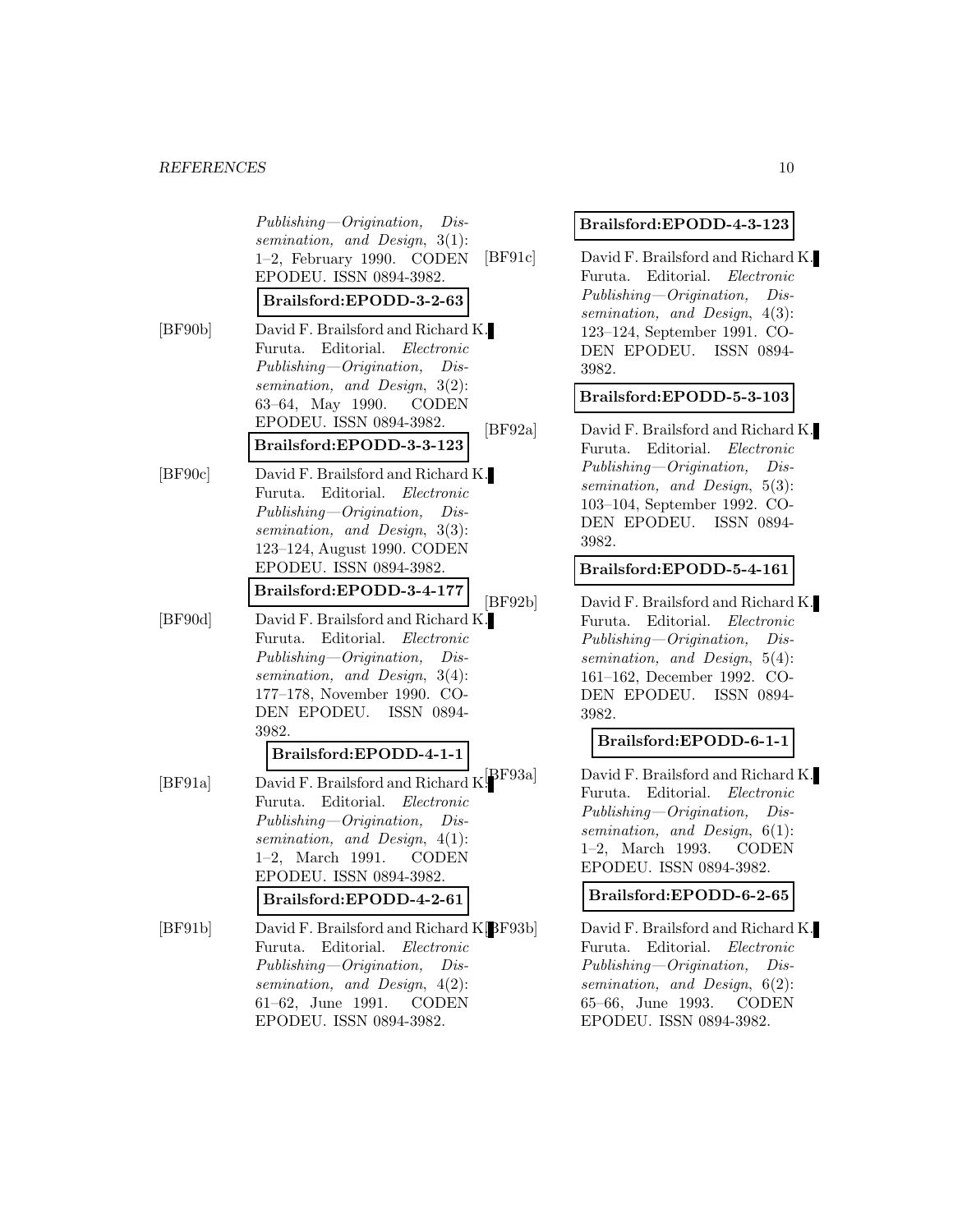#### **Brailsford:EPODD-8-4-279**

[BF95] David Brailsford and Richard Furuta. Editorial. Electronic Publishing—Origination, Dissemination, and Design, 8 (4):279–280, December 1995. CODEN EPODEU. ISSN 0894- 3982.

#### **Bigelow:EPODD-4-3-171**

[BH91] Charles A. Bigelow and Kris Holmes. Notes on Apple 4 fonts. Electronic Publishing—Origination, Dissemination, and Design, 4(3):171–181, September 1991. CODEN EPODEU. ISSN 0894-3982.

### **Bigelow:EPODD-6-3-289**

[BH93] Charles Bigelow and Kris Holmes. The design of a Unicode font. Electronic Publishing—Origination, Dissemination, and Design, 6(3):289– 305, September 1993. CODEN EPODEU. ISSN 0894-3982.

#### **Brown:EPODD-5-2-73**

[BJ92] P. J. Brown and R. E. Jones. Marking EP coursework using electronic communication. Electronic Publishing—Origination, Dissemination, and Design, 5 (2):73–78, June 1992. CODEN EPODEU. ISSN 0894-3982.

#### **Bentley:EPODD-1-1-3**

[BK88] J. L. Bentley and B. W. Kernighan. Tools for printing indexes. Electronic Publishing—Origination, Dissemination, and Design, 1(1):3–18, April 1988. CODEN EPODEU. ISSN 0894-3982.

#### **Bruggemann-Klein:EPODD-8-2/3-273**

[BK95] Anne Brüggemann-Klein. Colophon. Electronic Publishing—Origination, Dissemination, and *Design,*  $8(2/3):273$ , June/ September 1995. CODEN EPODEU. ISSN 0894-3982.

**Bruggemann-Klein:EPODD-8-2/3-139**

[BKKW95] Anne Brüggemann-Klein, Rolf Klein, and Stefan Wohlfeil. Pagination reconsidered. Electronic Publishing—Origination, Dissemination, and Design, 8 (2/3):139–152, June/September 1995. CODEN EPODEU. ISSN 0894-3982.

#### **Bruggemann-Klein:EPODD-2-2-101**

[BKW89] A. Brüggeman-Klein and D. Wood. Drawing trees nicely with T<sub>E</sub>X. Electronic Publishing—Origination, Dissemination, and Design, 2(2):101-115, July 1989. CODEN EPODEU. ISSN 0894- 3982.

#### **Barnes:EPODD-4-2-63**

[BM91] Julie A. Barnes and Sandra A. Mamrak. A model and toolset for the uniform tagging of encoded documents. Electronic Publishing—Origination, Dissemination, and Design, 4(2): 63–85, June 1991. CODEN EPODEU. ISSN 0894-3982.

#### **Burrill:EPODD-2-3-143**

[BO89] Victoria A. Burrill and John A. Ogden. VORTEXT: The hardbacked screen. Electronic Publishing—Origination, Dissemination, and Design, 2(3):143–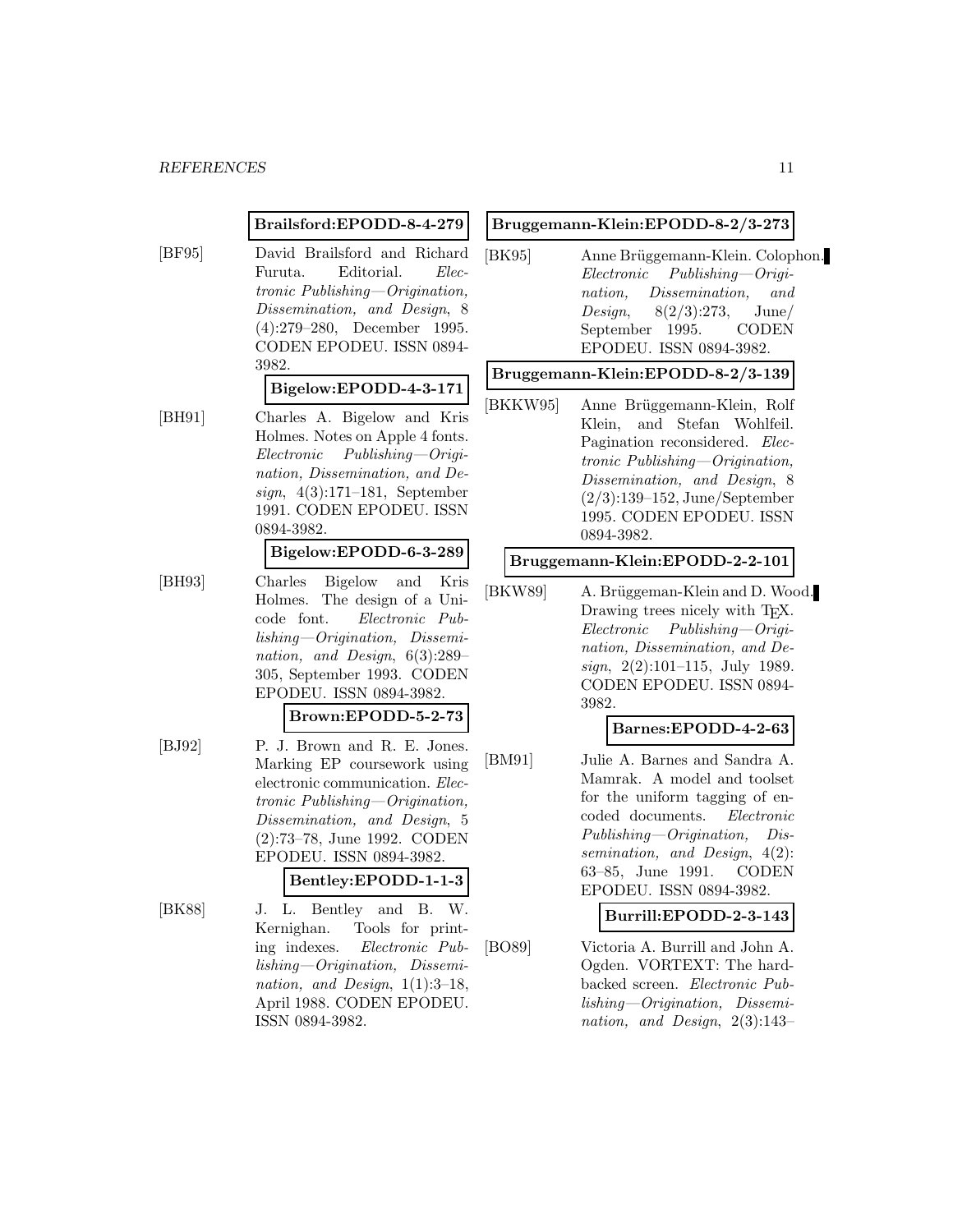156, October 1989. CODEN EPODEU. ISSN 0894-3982.

#### **Brown:EPODD-1-2-97**

[Bro88a] H. Brown. Parallel processing and document layout. Electronic Publishing—Origination, Dissemination, and Design, 1 (2):97–104, September 1988. CODEN EPODEU. ISSN 0894- 3982.

#### **Brown:EPODD-1-1-45**

[Bro88b] P. J. Brown. Linking and searching within hypertext. Electronic Publishing—Origination, Dissemination, and Design, 1(1):45–54, April 1988. CODEN EPODEU. ISSN 0894- 3982.

#### **Brown:EPODD-2-2-91**

[Bro89] P. J. Brown. Do we need maps to navigate round hypertext documents? Electronic Publishing—Origination, Dissemination, and Design, 2 (2):91–100, July 1989. CODEN EPODEU. ISSN 0894-3982.

# **Brown:EPODD-4-2-109**

[Bro91] P. J. Brown. Using logical objects to control hypertext appearance. Electronic Publishing —Origination, Dissemination, and Design, 4(2):109–118, June 1991. CODEN EPODEU. ISSN 0894-3982.

#### **Brown:EPODD-8-2/3-259**

[Bro95] P. J. Brown. The Sticke document: A framework for creating context-aware applications. Electronic Publishing—Origination, Dissemination, and Design, 8(2/3): 259–272, June/September 1995. CODEN EPODEU. ISSN 0894- 3982.

# **Brown:EPODD-5-2-91**

[BU92] H. Brown and I. A. Utting. Teaching electronic publishing to computer scientists. Electronic Publishing—Origination, Dissemination, and Design, 5 (2):91–96, June 1992. CODEN EPODEU. ISSN 0894-3982.

# **Cole:EPODD-5-4-209**

[CB92] Fred Cole and Heather Brown. EP-odds and ends: Editing structured documents problems and solutions. Electronic Publishing—Origination, Dissemination, and Design, 5 (4):209–216, December 1992. CODEN EPODEU. ISSN 0894- 3982.

# **Carr:EPODD-7-3-163**

[CBDH94] L. A. Carr, D. W. Barron, H. C. Davis, and W. Hall. Why use HyTime? Electronic Publishing—Origination, Dissemination, and Design, 7(3):163– 178, September 1994. CODEN EPODEU. ISSN 0894-3982.

# **Clark:EPODD-7-3-147**

[CCT94] A. F. Clark, S. L. Cheah, and T. K. Tan. Hypertext and multimedia enhancements to the TEX system. Electronic Publishing—Origination, Dissemination, and Design, 7(3):147– 161, September 1994. CODEN EPODEU. ISSN 0894-3982.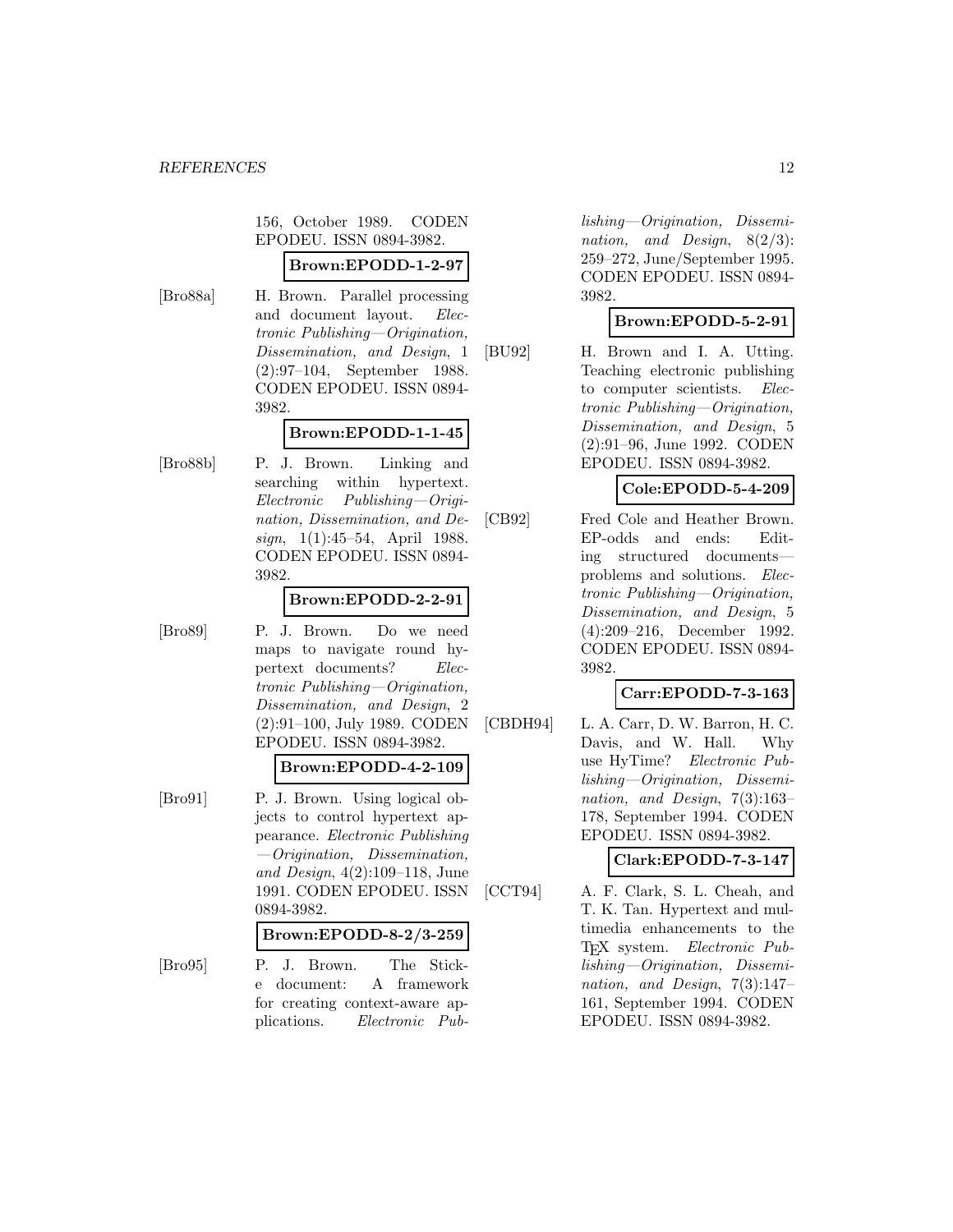#### **Cringean:EPODD-4-4-185**

[CEMW91] Janey K. Cringean, Roger England, Gordon A. Manson, and Peter Willett. Nearestneighbour searching in files of text signatures using transputer networks. Electronic Publishing—Origination, Dissemination, and Design, 4(4):185– 203, December 1991. CODEN EPODEU. ISSN 0894-3982.

#### **Chiba:EPODD-8-1-15**

[CK95] Kazuya Chiba and Masaki Kyojima. Document transformation based on syntax-directed tree translation. Electronic Publishing—Origination, Dissemination, and Design, 8(1):15– 29, March 1995. CODEN EPODEU. ISSN 0894-3982.

#### **Cowan:EPODD-4-3-125**

[CMPdVS91] D. D. Cowan, E. W. Mackie, G. M. Pianosi, and G. de V. Smit. Rita—an editor and user interface for manipulating structured documents. Electronic Publishing—Origination, Dissemination, and Design, 4(3): 125–150, September 1991. CO-DEN EPODEU. ISSN 0894- 3982. See [CB92].

#### **Duan:EPODD-2-1-47**

[DM89] G. Duan and R. A. Morris. The importance of phase in the spectra of digital type. Electronic Publishing—Origination, Dissemination, and Design, 2 (1):47–60, April 1989. CODEN EPODEU. ISSN 0894-3982.

#### **Devroye:EPODD-8-4-281**

[DM95] Luc Devroye and Michael Mc-Dougall. Random fonts for the simulation of handwriting. Electronic Publishing—Origination, Dissemination, and Design, 8(4):281–294, December 1995. CODEN EPODEU. ISSN 0894-3982.

# **Dodd:EPODD-3-1-47**

[Dod90] W. P. Dodd. Convergent publication, or the hybrid journal: Paper plus telecommunications. Electronic Publishing —Origination, Dissemination, and Design, 3(1):47–60, February 1990. CODEN EPODEU. ISSN 0894-3982.

# **Durst:EPODD-6-3-133**

[Dür93] Martin J. Dürst. Coordinateindependent font description using Kanji as an example. Electronic Publishing—Origination, Dissemination, and Design, 6(3):133–143, September 1993. CODEN EPODEU. ISSN 0894-3982.

#### **Dyson:EPODD-5-2-63**

[Dys92] Mary C. Dyson. The curriculum as hypertext. Electronic Publishing—Origination, Dissemination, and Design, 5(2):63–72, June 1992. CODEN EPODEU. ISSN 0894-3982.

#### **Dyson:EPODD-6-3-231**

[Dys93] Mary C. Dyson. Improving discrimination of symbols for display at low resolution. Electronic Publishing—Origination,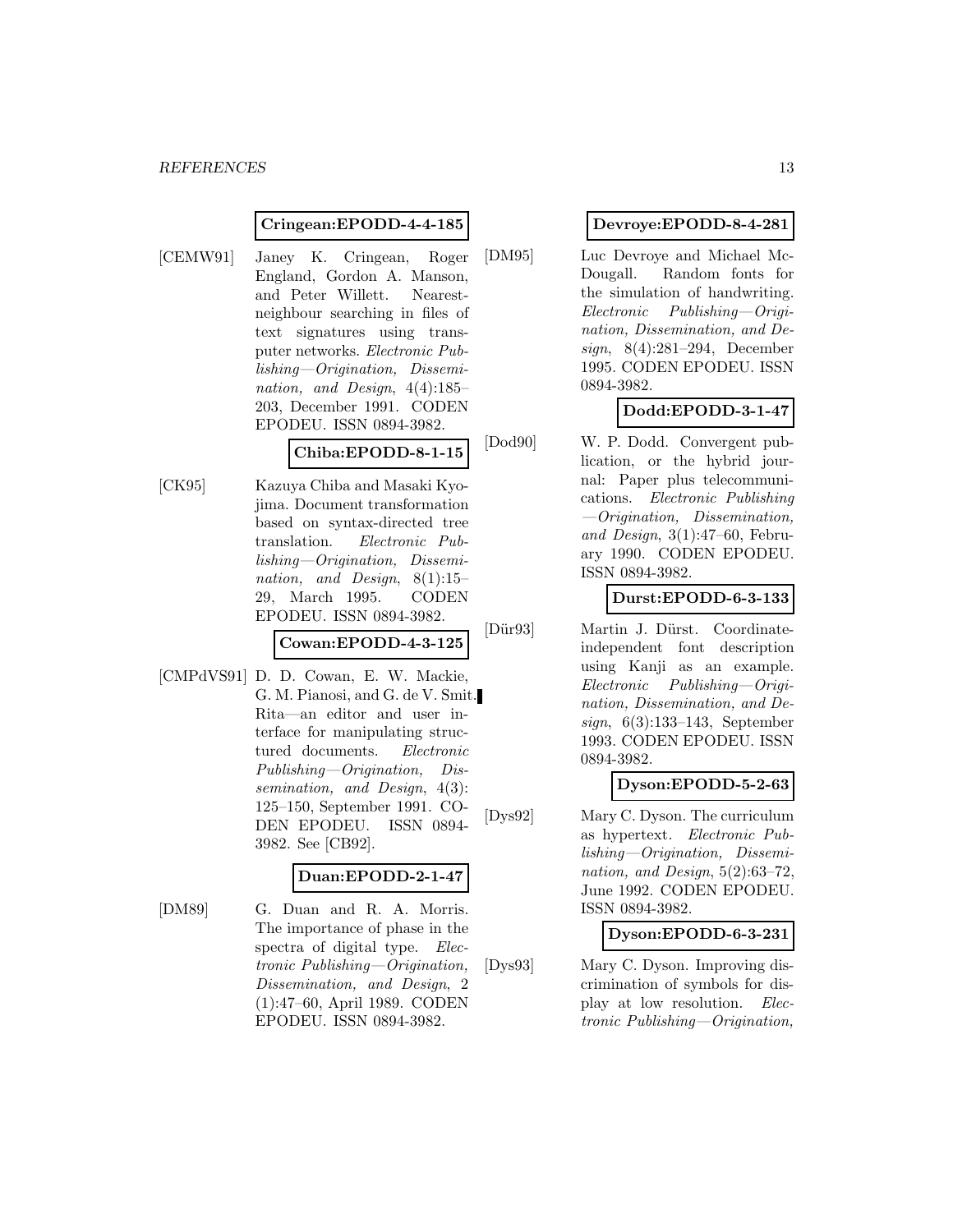Dissemination, and Design, 6 (3):231–239, September 1993. CODEN EPODEU. ISSN 0894- 3982.

#### **Erfle:EPODD-6-4-397**

[Erf93] Robert Erfle. Specification of temporal constraints in multimedia documents using Hy-Time. Electronic Publishing—Origination, Dissemination, and Design,  $6(4):397-$ 411, December 1993. CODEN EPODEU. ISSN 0894-3982.

#### **English:EPODD-7-2-75**

[ET94] Paul M. English and Raman Tenneti. Interleaf active documents. Electronic Publishing —Origination, Dissemination, and Design, 7(2):75–87, June 1994. CODEN EPODEU. ISSN 0894-3982.

#### **Furuta:EPODD-7-1-1**

[FB94] Richard K. Furuta and David F. Brailsford. Editorial. Electronic Publishing—Origination, Dissemination, and Design, 7 (1):1–2, March 1994. CODEN EPODEU. ISSN 0894-3982.

# **Feiner:EPODD-3-1-29**

[Fei90] Steven K. Feiner. Authoring large hypermedia documents with IGD. Electronic Publishing —Origination, Dissemination, and Design, 3(1):29–46, February 1990. CODEN EPODEU. ISSN 0894-3982.

**Francois:EPODD-8-2/3-63**

[FFE95] Patricia François, Philippe Futtersack, and Christophe Es-

pert. SGML/HyTime repositories and object paradigms. Electronic Publishing—Origination, Dissemination, and Design, 8 (2/3):63–79, June/September 1995. CODEN EPODEU. ISSN 0894-3982.

#### **Filgueiras:EPODD-6-4-507**

[FL93] Miguel Filgueiras and José Paulo Leal. Representation and manipulation of music documents in ScEX. Electronic Publishing —Origination, Dissemination, and Design, 6(4):507, December 1993. CODEN EPODEU. ISSN 0894-3982.

#### **Furuta:EPODD-2-4-211**

[FPS89] Richard K. Furuta, Catherine Plaisant, and Ben Shneiderman. Automatically transforming regularly structured documents into Hypertext. Electronic Publishing—Origination, Dissemination, and Design, 2 (4):211–229, December 1989. CODEN EPODEU. ISSN 0894- 3982.

# **Furuta:EPODD-1-1-19**

[FQA88] R. Furuta, V. Quint, and J. André. Interactively editing structured documents. Electronic Publishing—Origination, Dissemination, and Design, 1 (1):19–44, April 1988. CODEN EPODEU. ISSN 0894-3982.

#### **Furuta:EPODD-3-4-179**

[FS90] Richard K. Furuta and P. David Stotts. A functional metastructure for hypertext models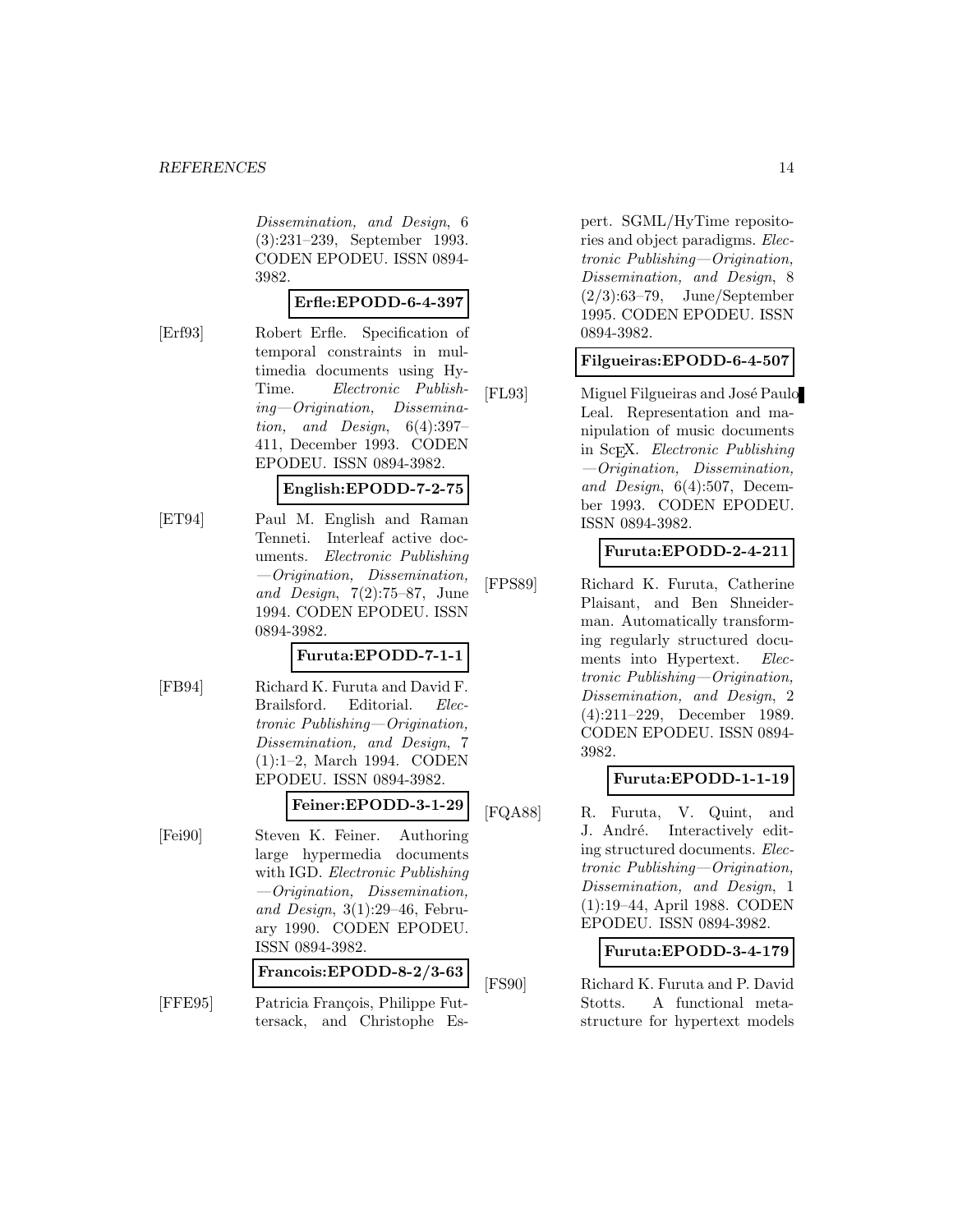#### *REFERENCES* 15

and systems. Electronic Publishing—Origination, Dissemination, and Design, 3(4):179– 205, November 1990. CODEN EPODEU. ISSN 0894-3982.

#### **Furuta:EPODD-5-1-19**

[Fur92] Richard K. Furuta. Important papers in the history of document preparation systems: basic sources. Electronic Publishing—Origination, Dissemination, and Design, 5(1):19– 44, March 1992. CODEN EPODEU. ISSN 0894-3982.

# **Feng:EPODD-6-4-361**

[FW93] An Feng and Toshiro Wakayama. SIMON: A grammarbased transformation system for structured documents. Electronic Publishing—Origination, Dissemination, and Design, 6 (4):361–372, December 1993. CODEN EPODEU. ISSN 0894- 3982.

#### **Fankhauser:EPODD-6-4-447**

[FX93] Peter Fankhauser and Yi Xu. MarkItUp! an incremental approach to document structure recognition. Electronic Publishing—Origination, Dissemination, and Design, 6(4):447– 456, December 1993. CODEN EPODEU. ISSN 0894-3982.

#### **Groves:EPODD-6-4-315**

[GB93] Michael J. Groves and David F. Brailsford. Separate compilation of structured documents. Electronic Publishing—Origination, Dissemination, and Design, 6(4):315–326, December

#### 1993. CODEN EPODEU. ISSN 0894-3982.

#### **Gonczarowski:EPODD-2-3-157**

[GP89] Jakob Gonczarowski and On G. Paradise. InScript—a C-like preprocessor for PostScript. Electronic Publishing—Origination, Dissemination, and Design, 2(3):157–167, October 1989. CODEN EPODEU. ISSN 0894-3982.

# **Hall:EPODD-7-3-113**

[Hal94] Wendy Hall. Editorial. Electronic Publishing—Origination, Dissemination, and Design, 7 (3):113–115, September 1994. CODEN EPODEU. ISSN 0894- 3982.

**Hammersley:EPODD-5-2-97**

[Ham92] P. Hammersley. EP-odds and ends: A curriculum in electronic publishing. Electronic Publishing—Origination, Dissemination, and Design, 5(2):97– 102, June 1992. CODEN EPODEU. ISSN 0894-3982.

**Hansen:EPODD-3-1-3**

[Han90] Bo Stig Hansen. A functionbased formatting model. Electronic Publishing—Origination, Dissemination, and Design, 3 (1):3–28, February 1990. CO-DEN EPODEU. ISSN 0894- 3982.

#### **Haralambous:EPODD-6-3-145**

[Har93] Yannis Haralambous. Parametrization of PostScript fonts through METAFONT—an alternative to Adobe Multiple Mas-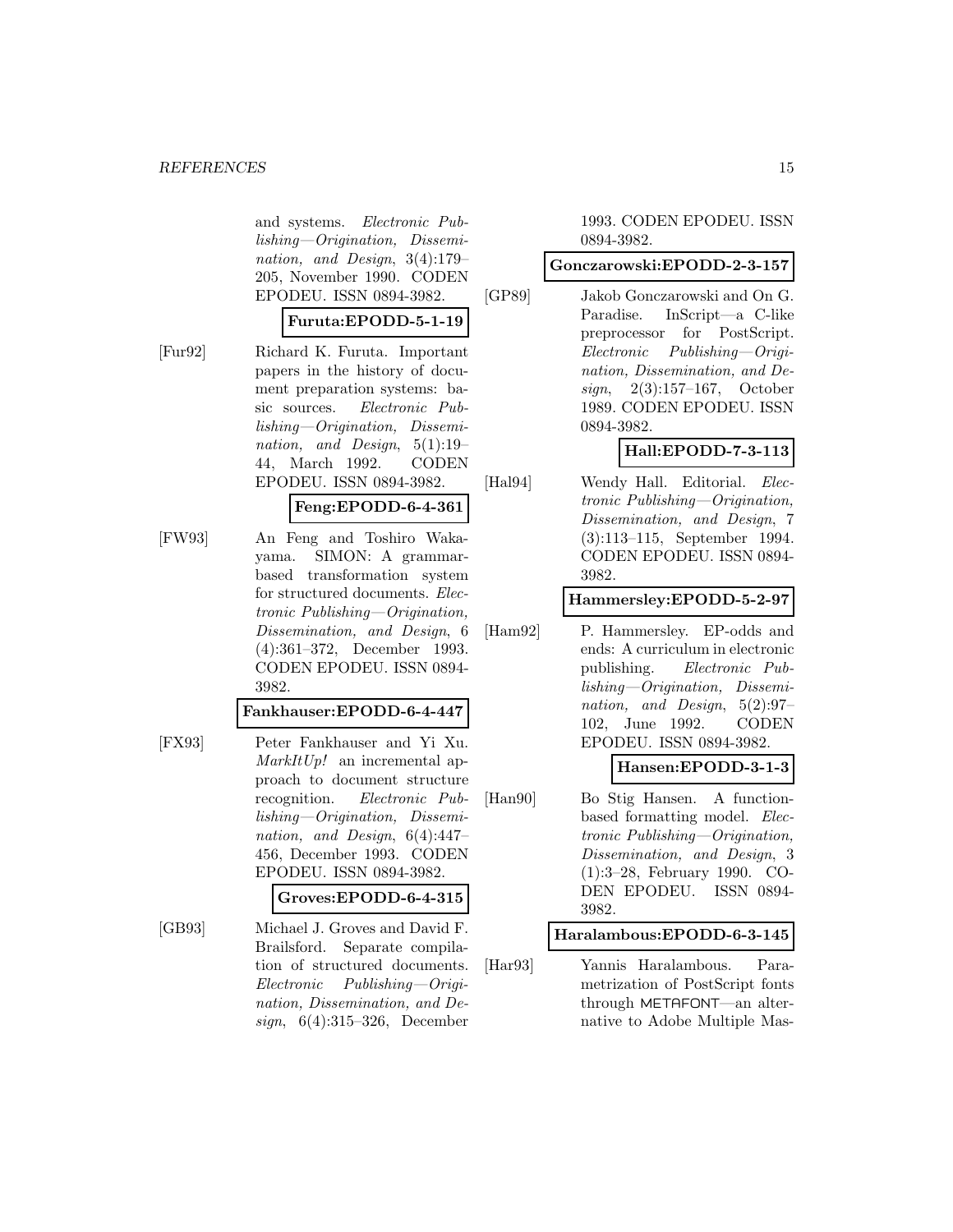#### *REFERENCES* 16

ter Fonts. Electronic Publishing—Origination, Dissemination, and Design, 6(3):145– 157, September 1993. CODEN EPODEU. ISSN 0894-3982.

### **Haralambous:EPODD-7-4-197**

[Har94a] Yannis Haralambous. Typesetting Khmer. Electronic Publishing—Origination, Dissemination, and Design, 7(4):197– 215, December 1994. CODEN EPODEU. ISSN 0894-3982.

#### **Harrison:EPODD-7-3-117**

[Har94b] Leon Harrison. A review of multimedia technology and dissemination systems. Electronic Publishing—Origination, Dissemination, and Design, 7(3):117– 146, September 1994. CODEN EPODEU. ISSN 0894-3982.

#### **Haralambous:EPODD-8-2/3-111**

[Har95] Yannis Haralambous. The traditional Arabic typecase extended to the Unicode set of glyphs. Electronic Publishing—Origination, Dissemination, and Design, 8(2/3): 111–123, June/September 1995. CODEN EPODEU. ISSN 0894- 3982.

#### **Habusha:EPODD-3-2-65**

[HB90] Uri Habusha and Daniel Berry. Vi.iv, a bi-directional version of the vi full-screen editor. Electronic Publishing—Origination, Dissemination, and Design, 3 (2):65–91, May 1990. CODEN EPODEU. ISSN 0894-3982.

#### **Heeman:EPODD-5-3-143**

[Hee92] Frans C. Heeman. Granularity in structured documents. Electronic Publishing—Origination, Dissemination, and Design, 5 (3):143–155, September 1992. CODEN EPODEU. ISSN 0894- 3982.

#### **Hersch:EPODD-7-4-195**

[Her94] Roger D. Hersch. Editorial. Electronic Publishing—Origination, Dissemination, and Design, 7(4):195–196, December 1994. CODEN EPODEU. ISSN 0894-3982.

#### **Hatzimanikatis:EPODD-7-1-35**

[HGC94] A. Hatzimanikatis, I. Gaviotis, and D. Christodoulakis. Distributed Documents: an architecture for open distributed hypertext. Electronic Publishing —Origination, Dissemination, and Design,  $7(1):35-48$ , March 1994. CODEN EPODEU. ISSN 0894-3982.

#### **Herz:EPODD-6-3-261**

[HH93] Jacky Herz and Roger D. Hersch. Analysing character shapes by string matching techniques. Electronic Publishing—Origination, Dissemination, and Design, 6(3):261–272, September 1993. CODEN EPODEU. ISSN 0894-3982.

#### **Herz:EPODD-7-4-251**

[HH94] J. Herz and R. D. Hersch. Towards a universal auto-hinting system for typographic shapes.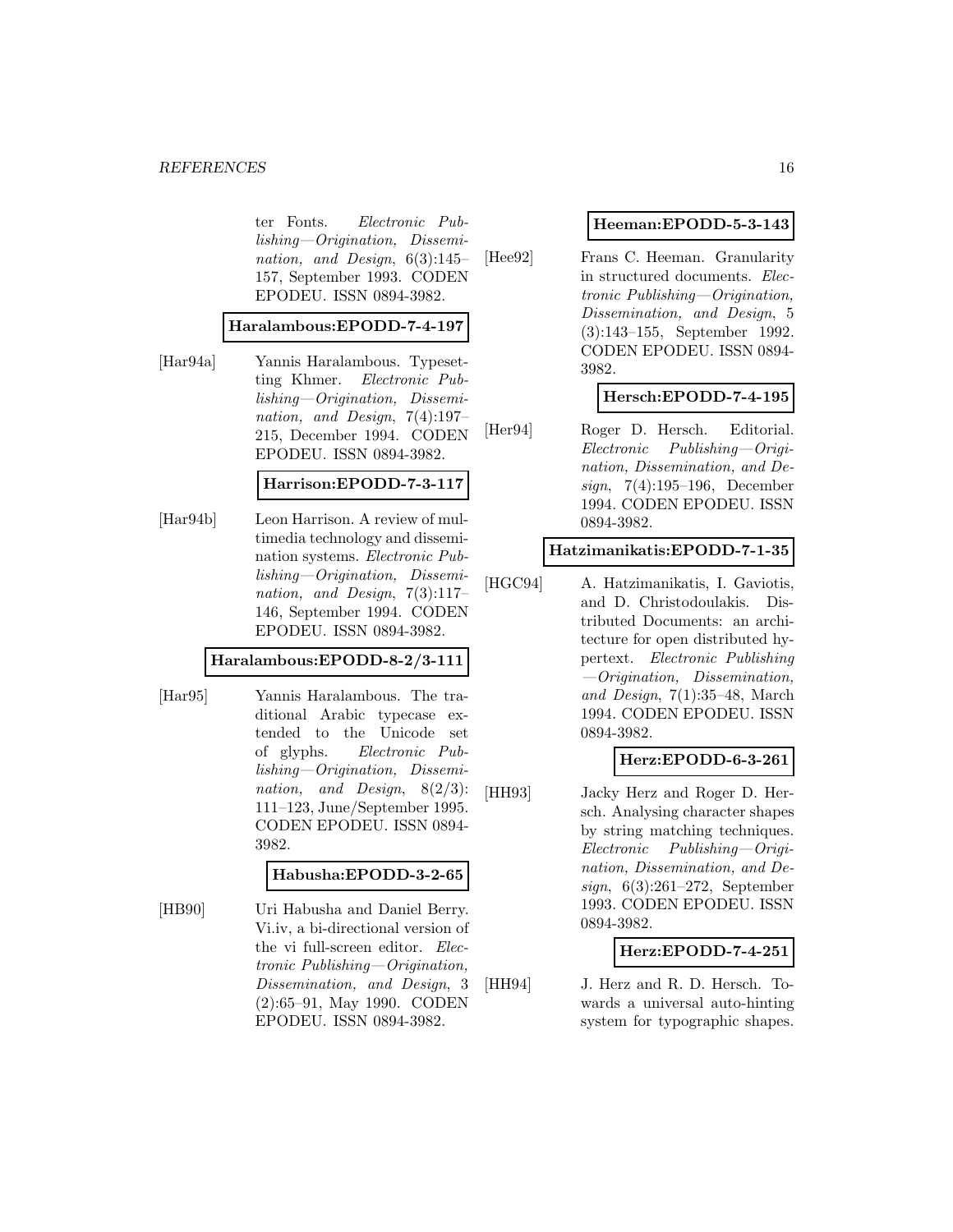Electronic Publishing—Origination, Dissemination, and Design, 7(4):251–260, December 1994. CODEN EPODEU. ISSN 0894-3982.

#### **Haake:EPODD-7-2-89**

[HHR94] Anja Haake, Christoph Hüser, and Klaus Reichenberger. The Individualized Electronic Newspaper: an example of electronic publication. Electronic Publishing—Origination, Dissemination, and Design, 7(2):89– 111, June 1994. CODEN EPODEU. ISSN 0894-3982.

#### **Hu:EPODD-6-4-457**

[HI93] Tao Hu and Rolf Ingold. A mixed approach toward an efficient logical structure recognition from document images. Electronic Publishing—Origination, Dissemination, and Design, 6(4):457–468, December 1993. CODEN EPODEU. ISSN 0894-3982.

#### **Harrison:EPODD-2-4-193**

[HM89] Michael A. Harrison and Ethan V. Munson. On integrated bibliography processing. Electronic Publishing—Origination, Dissemination, and Design, 2(4):193–209, December 1989. CODEN EPODEU. ISSN 0894-3982.

#### **Harrison:EPODD-4-1-43**

[HM91] Michael A. Harrison and Ethan V. Munson. Numbering document components. *Elec*tronic Publishing—Origination, Dissemination, and Design, 4

(1):43–60, March 1991. CO-DEN EPODEU. ISSN 0894- 3982.

# **Huser:EPODD-6-4-519**

[HM93] Christoph Hüser and Wiebke Möhr. Colophon. Electronic Publishing—Origination, Dissemination, and Design, 6(4): 519–520, December 1993. CO-DEN EPODEU. ISSN 0894- 3982.

# **Hussain:EPODD-6-3-171**

[HP93] Fiaz Hussain and Michael L. V. Pitteway. Rasterizing the outlines of fonts. Electronic Publishing—Origination, Dissemination, and Design, 6(3):171– 181, September 1993. CODEN EPODEU. ISSN 0894-3982.

**Hayashi:EPODD-6-4-423**

[HS93] Koichi Hayashi and Akifumi Sekijima. Mediating interface between hypertext and structured documents. Electronic Publishing—Origination, Dissemination, and Design,  $6(4)$ : 423–434, December 1993. CO-DEN EPODEU. ISSN 0894- 3982.

# **Itoh:EPODD-6-3-195**

[IO93] Koichi Itoh and Yoshio Ohno. A curve fitting algorithm for character fonts. Electronic Publishing—Origination, Dissemination, and Design, 6(3):195, September 1993. CODEN EPODEU. ISSN 0894-3982.

#### **Jones:EPODD-3-4-207**

[JS90] Tricia Jones and Ben Shneiderman. Examining usabil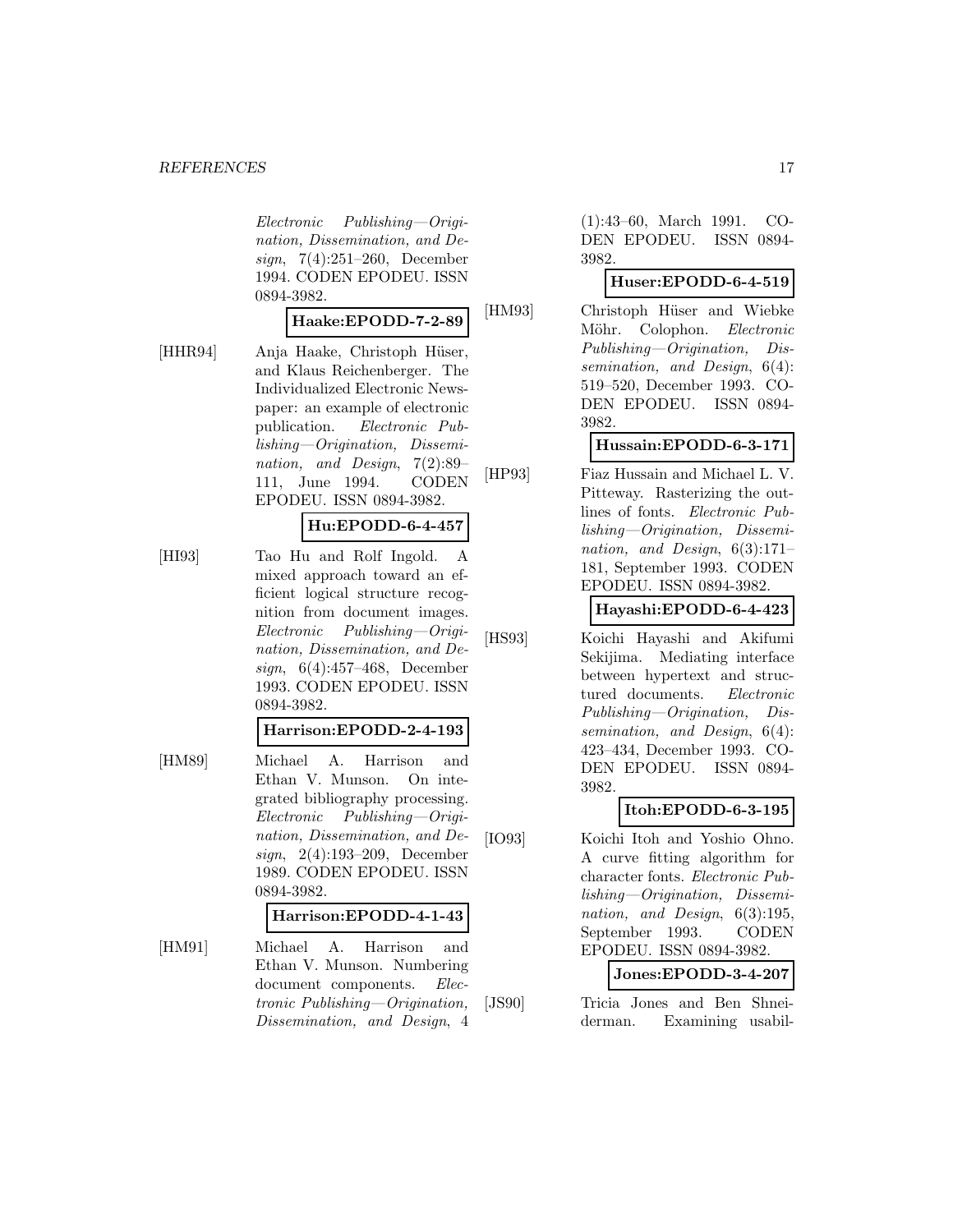ity for a training-oriented hypertext: Can hyper-activity be good? Electronic Publishing—Origination, Dissemination, and Design, 3(4):207– 225, November 1990. CODEN EPODEU. ISSN 0894-3982.

#### **Kacmar:EPODD-8-1-31**

[Kac95] Charles J. Kacmar. A process approach for providing hypermedia services to existing, nonhypermedia applications. *Elec*tronic Publishing—Origination, Dissemination, and Design, 8 (1):31–48, March 1995. CO-DEN EPODEU. ISSN 0894- 3982.

#### **Kaelbling:EPODD-3-2-93**

[Kae90] Michael J. Kaelbling. On improving SGML. Electronic Publishing—Origination, Dissemination, and Design, 3(2):93–98, May 1990. CODEN EPODEU. ISSN 0894-3982.

#### **Karow:EPODD-4-3-151**

[Kar91] Peter Karow. Digital punch cutting. Electronic Publishing—Origination, Dissemination, and Design,  $4(3):151-$ 170, September 1991. CODEN EPODEU. ISSN 0894-3982.

#### **Kumar:EPODD-8-2/3-235**

[KFA95] Vijay Kumar, Richard Furuta, and Robert B. Allen. Interactive interfaces for knowledgerich domains. Electronic Publishing—Origination, Dissemination, and Design,  $8(2/3)$ : 235–246, June/September 1995.

CODEN EPODEU. ISSN 0894- 3982.

### **King:EPODD-8-2/3-95**

[Kin95] P. R. King. Modelling multimedia documents. Electronic Publishing—Origination, Dissemination, and Design,  $8(2/3)$ : 95–110, June/September 1995. CODEN EPODEU. ISSN 0894- 3982.

#### **Klassen:EPODD-6-3-183**

[Kla93] R. Victor Klassen. Variable width splines: a possible font representation? Electronic Publishing—Origination, Dissemination, and Design, 6(3):183– 194, September 1993. CODEN EPODEU. ISSN 0894-3982.

#### **Knuth:EPODD-3-2-99**

[Knu90] Donald E. Knuth. A note on digitized angles. Electronic Publishing—Origination, Dissemination, and Design, 3 (2):99–104, May 1990. CODEN EPODEU. ISSN 0894-3982.

# **Kokula:EPODD-7-4-217**

[Kok94] Michael Kokula. Automatic generation of script font ligatures based on curve smoothness optimization. Electronic Publishing—Origination, Dissemination, and Design, 7(4): 217–229, December 1994. CO-DEN EPODEU. ISSN 0894- 3982.

#### **Kuikka:EPODD-6-4-373**

[KP93] Eila Kuikka and Martti Penttonen. Transformation of structured documents with the use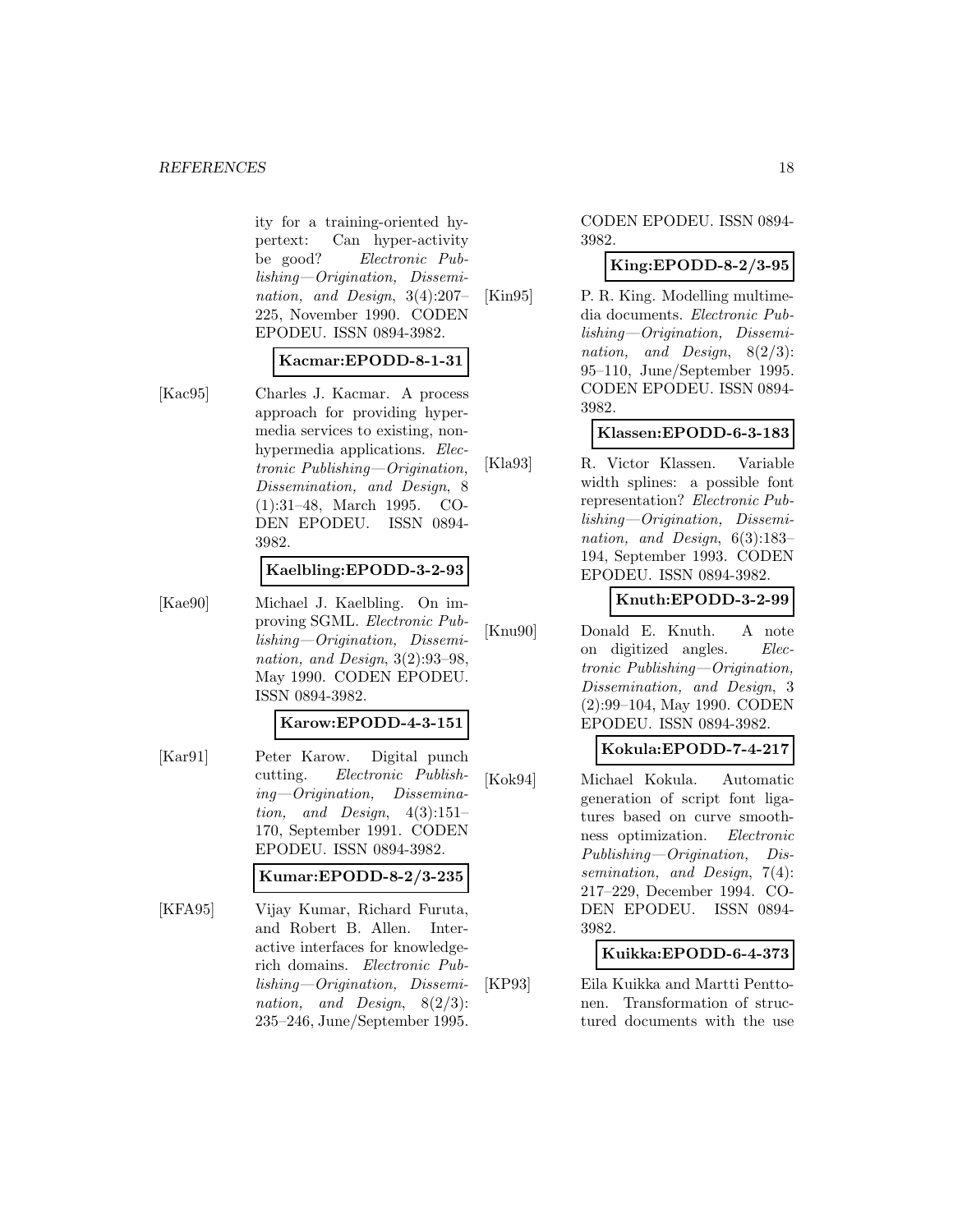#### *REFERENCES* 19

of grammar. Electronic Publishing—Origination, Dissemination, and Design, 6(4):373– 383, December 1993. CODEN EPODEU. ISSN 0894-3982.

#### **Kuikka:EPODD-8-4-319**

[KP95] E. Kuikka and M. Penttonen. Transformation of structured documents. Electronic Publishing—Origination, Dissemination, and Design, 8(4):319– 341, December 1995. CODEN EPODEU. ISSN 0894-3982.

#### **Kuikka:EPODD-8-2/3-181**

[KS95] E. Kuikka and A. Salminen. Filtering structured documents in the SYNDOC environment. Electronic Publishing—Origination, Dissemination, and Design,  $8(2/3):181-193$ , June/ September 1995. CODEN EPODEU. ISSN 0894-3982.

**Lovegrove:EPODD-8-2/3-207**

[LB95] William S. Lovegrove and David F. Brailsford. Document analysis of PDF files: Methods, results and implications. Electronic Publishing—Origination, Dissemination, and Design, 8 (2/3):207–220, June/September 1995. CODEN EPODEU. ISSN 0894-3982.

**DeLange:EPODD-6-3-241**

[LEB93] Rudi W. De Lange, Hendry L. Esterhuizen, and Derek Beatty. Performance differences between Times and Helvetica in a reading task. Electronic Publishing—Origination, Dissemination, and Design, 6(3):241–

248, September 1993. CODEN EPODEU. ISSN 0894-3982.

#### **Levy:EPODD-6-4-339**

[Lev93] David M. Levy. Document reuse and document systems. Electronic Publishing—Origination, Dissemination, and Design, 6 (4):339–348, December 1993. CODEN EPODEU. ISSN 0894- 3982.

# **Lamb:EPODD-6-1-23**

[LL93] David Alex Lamb and Margaret Anne Lamb. Separation of concerns for indexing. Electronic Publishing—Origination, Dissemination, and Design, 6 (1):23–34, March 1993. CO-DEN EPODEU. ISSN 0894- 3982.

# **Lucarella:EPODD-1-2-105**

[Luc88] D. Lucarella. A search strategy for large document bases. *Elec*tronic Publishing—Origination, Dissemination, and Design, 1 (2):105–116, September 1988. CODEN EPODEU. ISSN 0894- 3982.

**Lucarella:EPODD-4-4-183**

[Luc91] Dario Lucarella. Editorial. Electronic Publishing—Origination, Dissemination, and Design, 4 (4):183–184, December 1991. CODEN EPODEU. ISSN 0894- 3982.

#### **Mandel:EPODD-6-1-3**

[Man93] Ladislas Mandel. Developing an awareness of typographics letterforms. Electronic Publishing —Origination, Dissemination,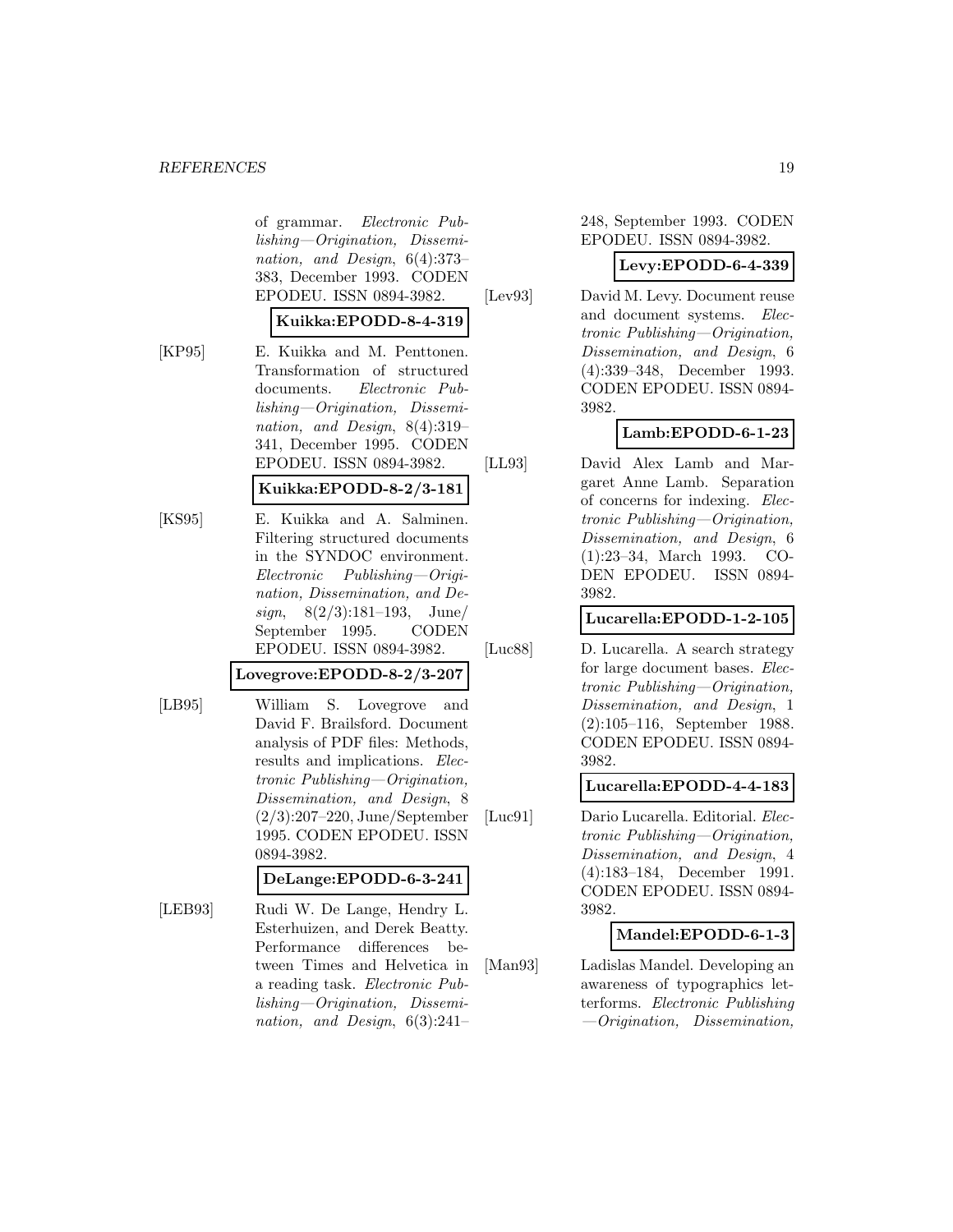and Design, 6(1):3–22, March 1993. CODEN EPODEU. ISSN 0894-3982.

### **Mamrak:EPODD-4-1-27**

[MB91] Sandra A. Mamrak and J. A. Barnes. Considerations for the preparation of SGML document type definitions. Electronic Publishing—Origination, Dissemination, and Design, 4 (1):27–42, March 1991. CO-DEN EPODEU. ISSN 0894- 3982.

# **McQueen:EPODD-6-3-117**

[MB93] Clyde D. McQueen III and Raymond G. Beausoleil. Infinifont: a parametric font generation system. Electronic Publishing—Origination, Dissemination, and Design, 6(3):117– 132, September 1993. CODEN EPODEU. ISSN 0894-3982.

# **Morris:EPODD-6-4-349**

[MBM93] Robert A. Morris, Edward M. Blachman, and Charles Meyer. A constraint-based editor for linguistic scholars. Electronic Publishing—Origination, Dissemination, and Design, 6(4): 349–360, December 1993. CO-DEN EPODEU. ISSN 0894- 3982.

**McCleery:EPODD-5-2-55**

[McC92] Alistair McCleery. Teaching electronic publishing: a Scottish example. Electronic Publishing—Origination, Dissemination, and Design, 5(2):55–61, June 1992. CODEN EPODEU. ISSN 0894-3982.

#### **Munson:EPODD-8-2/3-125**

[Mun95] Ethan V. Munson. A new presentation language for structured documents. Electronic Publishing—Origination, Dissemination, and Design, 8(2/3): 125–138, June/September 1995. CODEN EPODEU. ISSN 0894- 3982.

# **Murata:EPODD-8-4-295**

[Mur95] Makoto Murata. File format for documents containing both logical structures and layout structures. Electronic Publishing—Origination, Dissemination, and Design, 8(4):295– 317, December 1995. CODEN EPODEU. ISSN 0894-3982.

**Nicholas:EPODD-6-2-93**

[NR93] Charles K. Nicholas and Linda H. Rosenberg. Canto: a hypertext data model. Electronic Publishing—Origination, Dissemination, and Design, 6(2):93–113, June 1993. CODEN EPODEU. ISSN 0894-3982.

# **Nicholas:EPODD-5-3-105**

[NW92] Charles K. Nicholas and Lawrence A. Welsch. On the interchangeability of SGML and ODA. Electronic Publishing—Origination, Dissemination, and Design, 5 (3):105–130, September 1992. CODEN EPODEU. ISSN 0894- 3982.

#### **Oakley:EPODD-1-2-79**

[ON88] A. L. Oakley and A. C. Norris. Page description languages: Development, implementation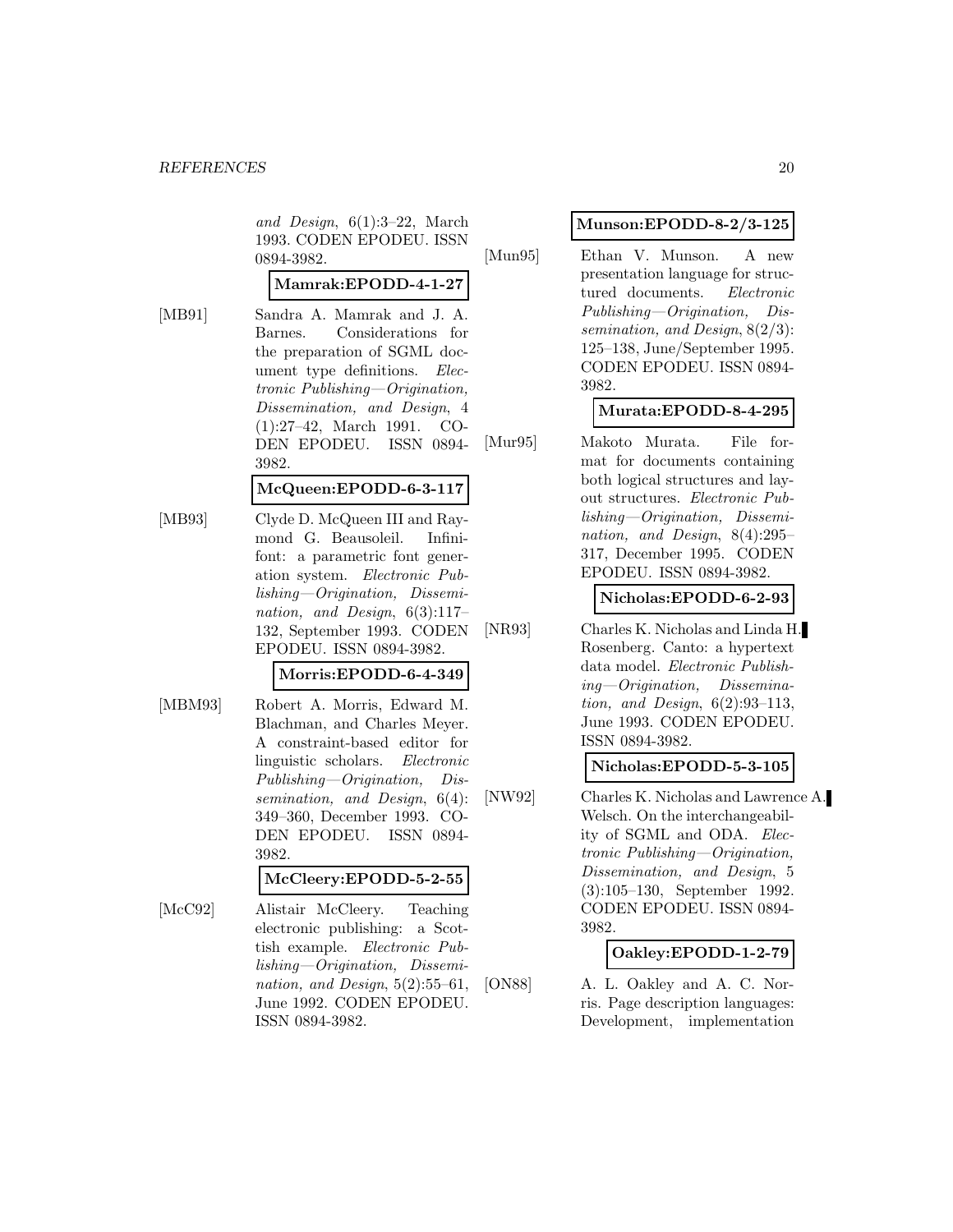and standardization. Electronic Publishing—Origination, Dissemination, and Design,  $1(2)$ : 79–96, September 1988. CO-DEN EPODEU. ISSN 0894- 3982.

#### **Pozzi:EPODD-5-3-131**

[PCS92] Silvano Pozzi, Augusto Celentano, and Luisa Salemme. ALIVE: A distributed live-link documentation system. Electronic Publishing—Origination, Dissemination, and Design, 5 (3):131–142, September 1992. CODEN EPODEU. ISSN 0894- 3982.

#### **Pausch:EPODD-3-4-227**

[PD90] R. Pausch and J. Detmer. Node popularity as a hypertext browsing aid. Electronic Publishing—Origination, Dissemination, and Design, 3(4):227– 234, November 1990. CODEN EPODEU. ISSN 0894-3982.

**Pickering:EPODD-5-1-49**

[Pic92] Adrian Pickering. Book review: David Collier, Collier's Rules for Desktop Design and Typography. Electronic Publishing —Origination, Dissemination, and Design, 5(1):49–50, March 1992. CODEN EPODEU. ISSN 0894-3982.

#### **Pickering:EPODD-7-1-51**

[Pic94] Adrian Pickering. Book review: Antoni Diller,  $BT_FX$  Line by Line, Tips and Techniques for Document Processing. Electronic Publishing—Origination, Dissemination, and Design, 7

(1):51–52, March 1994. CO-DEN EPODEU. ISSN 0894- 3982.

# **Park:EPODD-6-2-67**

[PM93] Seung Woon Park and Seung Ryoul Maeng. Structure extraction and automatic hinting of Chinese outline characters. Electronic Publishing —Origination, Dissemination, and Design,  $6(2):67-91$ , June 1993. CODEN EPODEU. ISSN 0894-3982.

### **Pollard:EPODD-3-3-155**

[Pol90] Richard Pollard. Hypertext presentation of thesauri used in online searching. Electronic Publishing—Origination, Dissemination, and Design, 3(3):155– 172, August 1990. CODEN EPODEU. ISSN 0894-3982.

# **Quint:EPODD-6-4-313**

[QHM93] Vincent Quint, Christoph Hüser, and Wiebke Möhr. Editorial: Special issue: Proceedings of EP'94, the Electronic Publishing, Document Manipulation, and Typography Conference. Electronic Publishing—Origination, Dissemination, and Design, 6(4):313– 314, December 1993. CODEN EPODEU. ISSN 0894-3982.

#### **Quint:EPODD-7-2-53**

[Qui94] Vincent Quint. Editorial. Electronic Publishing—Origination, Dissemination, and Design, 7 (2):53–54, June 1994. CODEN EPODEU. ISSN 0894-3982.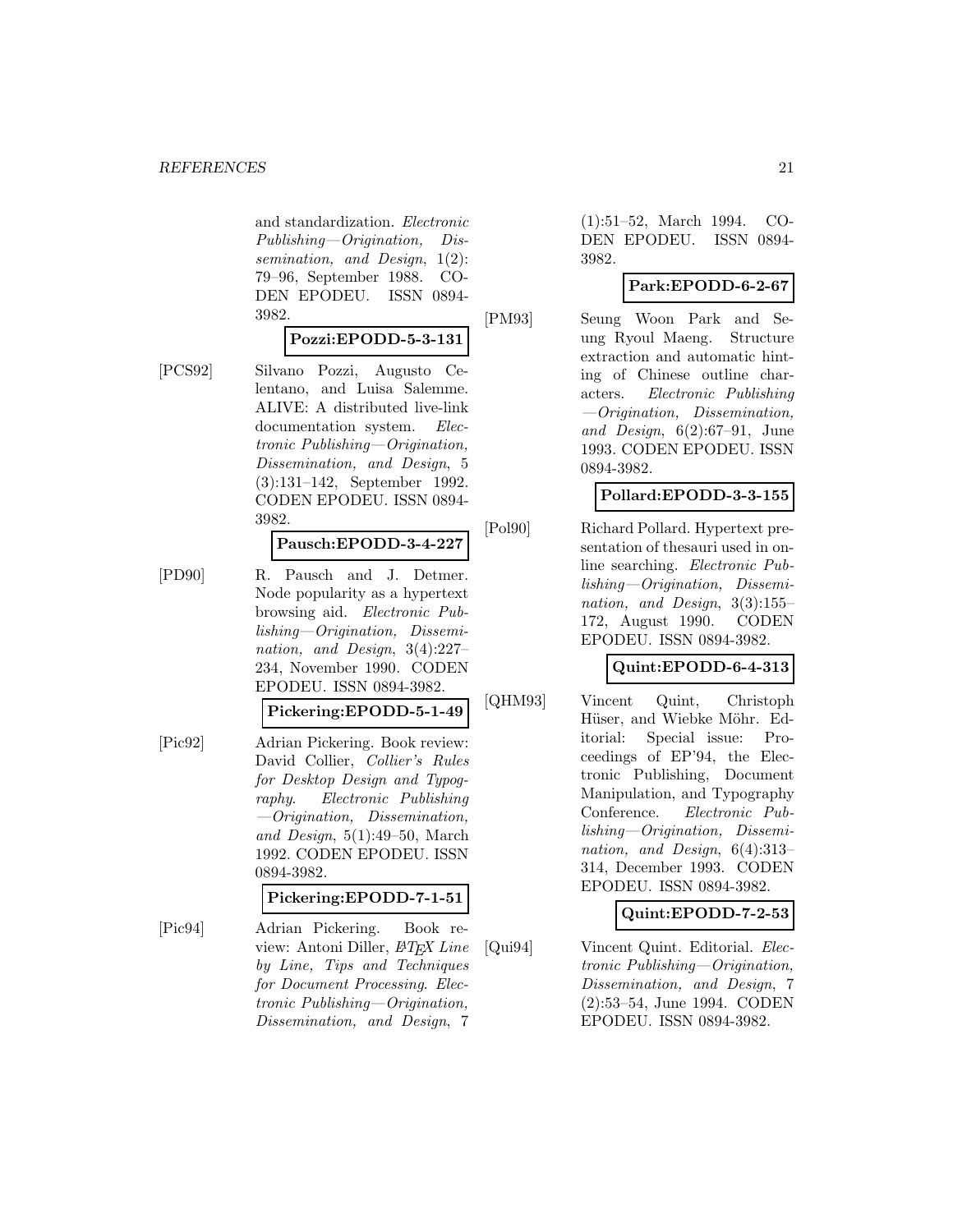# **Quint:EPODD-7-2-55**

[QV94] Vincent Quint and Irène Vatton. Making structured documents active. Electronic Publishing—Origination, Dissemination, and Design,  $7(2):55-74$ , June 1994. CODEN EPODEU. ISSN 0894-3982.

#### **Richy:EPODD-8-2/3-81**

[RA95] Hélène Richy and Jacques André. Typographic sheets and structured documents. Electronic Publishing—Origination, Dissemination, and Design, 8 (2/3):81–93, June/September 1995. CODEN EPODEU. ISSN 0894-3982.

#### **Rada:EPODD-3-3-125**

[Rad90] Roy Rada. Hypertext writing and document reuse: the role of a semantic net. Electronic Publishing—Origination, Dissemination, and Design, 3 (3):125–140, August 1990. CO-DEN EPODEU. ISSN 0894- 3982.

#### **Rahtz:EPODD-5-1-51**

[Rah92a] Sebastian Rahtz. Book review: Norbert Schwartz, Introduction to T<sub>F</sub>X. Electronic Publishing —Origination, Dissemination, and Design, 5(1):51–52, March 1992. CODEN EPODEU. ISSN 0894-3982.

#### **Rahtz:EPODD-5-1-45**

[Rah92b] Sebastian Rahtz. Book review: Philip Crookes, Ventura Publisher. Electronic Publishing —Origination, Dissemination,

and Design,  $5(1):45-46$ , March 1992. CODEN EPODEU. ISSN 0894-3982.

#### **Reid:EPODD-1-1-55**

[Rei88] B. K. Reid. The USENET cookbook—an experiment in electronic publishing. Electronic Publishing—Origination, Dissemination, and Design,  $1(1)$ : 55–76, April 1988. CODEN EPODEU. ISSN 0894-3982.

# **Richy:EPODD-7-1-21**

[Ric94] Hélène Richy. A hypertext electronic index based on the Grif structured editor. Electronic Publishing—Origination, Dissemination, and Design, 7 (1):21–34, March 1994. CO-DEN EPODEU. ISSN 0894- 3982.

### **Rostek:EPODD-6-4-495**

[RMF93] Lothar Rostek, Wiebke Möhr, and Dietrich H. Fischer. Weaving a web: the structure and creation of an object network representing an electronic reference work. Electronic Publishing—Origination, Dissemination, and Design, 6(4):495– 505, December 1993. CODEN EPODEU. ISSN 0894-3982.

# **Rizk:EPODD-7-3-179**

[RML94] Antoine Rizk, Francis Malezieux, and Alain Leger. Using the MHEG standard in the hypermedia system Multicard. Electronic Publishing—Origination, Dissemination, and Design, 7 (3):179–193, September 1994.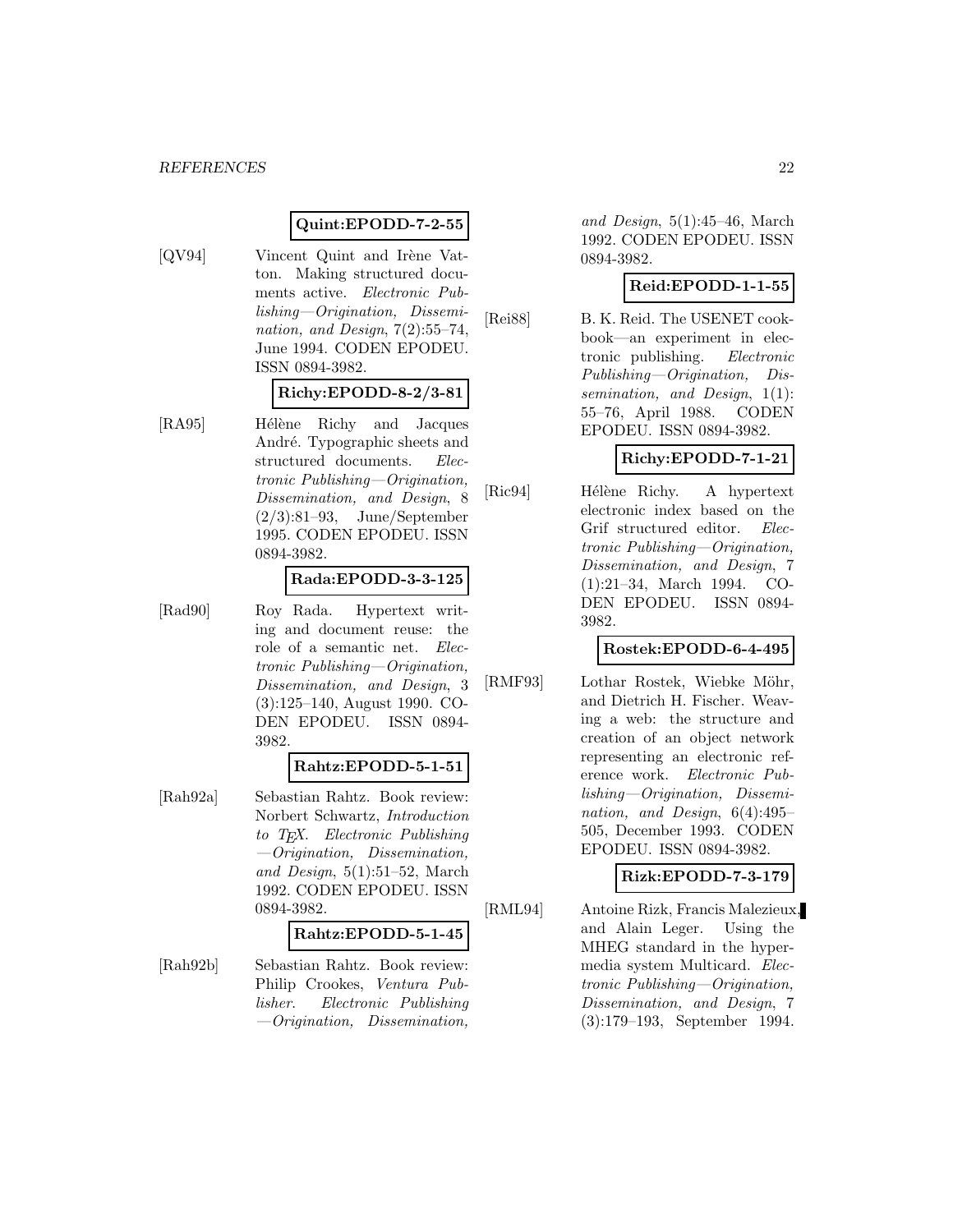CODEN EPODEU. ISSN 0894- 3982.

#### **Rossiter:EPODD-3-3-141**

[RSH90] B. N. Rossiter, T. J. Sillitoe, and M. A. Heather. Database support for very large hypertexts. Electronic Publishing —Origination, Dissemination, and Design, 3(3):141–154, August 1990. CODEN EPODEU. ISSN 0894-3982.

# **Roisin:EPODD-6-4-327**

[RV93] Cécile Roisin and Irène Vatton. Merging logical and physical structures in documents. Electronic Publishing—Origination, Dissemination, and Design, 6 (4):327–337, December 1993. CODEN EPODEU. ISSN 0894- 3982.

# **Srouji:EPODD-5-4-163**

[SB92] Johny Srouji and Daniel Berry. Arabic formatting with ditroff/ffortid. Electronic Publishing—Origination, Dissemination, and Design, 5(4): 163–208, December 1992. CO-DEN EPODEU. ISSN 0894- 3982.

#### **Scheermesser:EPODD-6-3-207**

[SB93] Thomas Scheermesser and Olof Bryngdahl. Digital halftoning with texture control. Electronic Publishing—Origination, Dissemination, and Design, 6 (3):207–212, September 1993. CODEN EPODEU. ISSN 0894- 3982.

# **Smith:EPODD-8-2/3-153**

[SB95] Philip N. Smith and David N. Brailsford. Towards structured, block-based PDF. Electronic Publishing—Origination, Dissemination, and Design, 8 (2/3):153–165, June/September 1995. CODEN EPODEU. ISSN 0894-3982.

#### **Salton:EPODD-5-1-1**

[SBA92] Gerard Salton, Chris Buckley, and James Allan. Automatic structuring of text files. Electronic Publishing—Origination, Dissemination, and Design, 5 (1):1–17, March 1992. CODEN EPODEU. ISSN 0894-3982.

# **Smith:EPODD-6-4-481**

[SBE<sup>+</sup>93] Philip N. Smith, David F. Brailsford, David R. Evans, Leon Harrison, Steve G. Probets, and Peter E. Sutton. Journal publishing with Acrobat: the CAJUN project. Electronic Publishing—Origination, Dissemination, and Design, 6 (4):481–493, December 1993. CODEN EPODEU. ISSN 0894- 3982.

# **Savoy:EPODD-4-2-87**

[SD91] Jacques Savoy and Daniel Desbois. Information retrieval in hypertext systems: an approach using Bayesian networks. Electronic Publishing—Origination, Dissemination, and Design, 4 (2):87–108, June 1991. CODEN EPODEU. ISSN 0894-3982.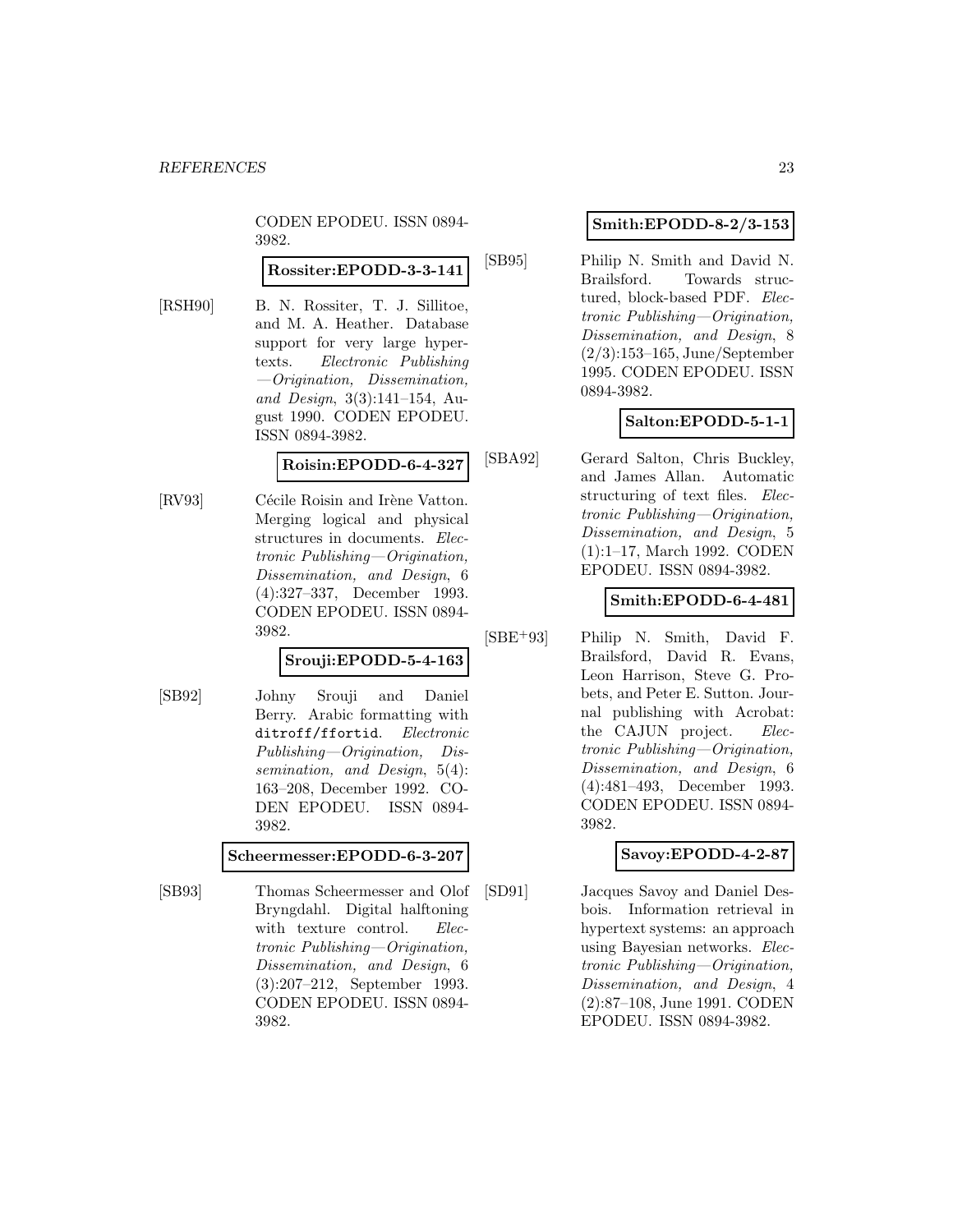#### **Sennhauser:EPODD-6-3-273**

[Sen93] Ren´e Sennhauser. Improving the recognition accuracy of text recognition systems using typographical constraints. Electronic Publishing—Origination, Dissemination, and Design, 6 (3):273–282, September 1993. CODEN EPODEU. ISSN 0894- 3982.

#### **Stotts:EPODD-4-2-119**

[SF91] P. David Stotts and Richard K. Furuta. Hypertext 2000: Databases or documents. Electronic Publishing—Origination, Dissemination, and Design, 4 (2):119–121, June 1991. CO-DEN EPODEU. ISSN 0894- 3982.

# **Sullow:EPODD-6-4-413**

[SGBO<sup>+</sup>93] Klaus Süllow, Ingrid Gabel-Becker, Marlies Ockenfeld, Wolfgang Putz, and Gisela Roth. MultiMedia Forum: an interactive online journal. Electronic Publishing—Origination, Dissemination, and Design, 6 (4):413–422, December 1993. CODEN EPODEU. ISSN 0894- 3982.

#### **Schnase:EPODD-6-1-35**

[SLH<sup>+</sup>93] John L. Schnase, John J. Leggett, David L. Hicks, Peter J. Nuernberg, and J. Alfredo Sánchez. Design and implementation of the HB1 hyperbase management system. Electronic Publishing—Origination, Dissemination, and Design, 6 (1):35–63, March 1993. CO-

#### DEN EPODEU. ISSN 0894- 3982.

#### **Stamm:EPODD-6-3-219**

[Sta93a] Beat Stamm. Dynamic regularisation of intelligent outline fonts. Electronic Publishing—Origination, Dissemination, and Design, 6(3):219– 230, September 1993. CODEN EPODEU. ISSN 0894-3982.

#### **Stamm:EPODD-6-3-159**

[Sta93b] Beat Stamm. Object-orientation and extensibility in a fontscaler. Electronic Publishing—Origination, Dissemination, and Design,  $6(3):159-$ 170, September 1993. CODEN EPODEU. ISSN 0894-3982.

**Sanderson:EPODD-4-4-205**

[SvR91] Mark Sanderson and C. J. van Rijsbergen. NRT: news retrieval tool. Electronic Publishing—Origination, Dissemination, and Design, 4(4):205– 217, December 1991. CODEN EPODEU. ISSN 0894-3982.

**Terry:EPODD-3-2-105**

[TB90] Douglas B. Terry and Donald G. Baker. Active Tioga documents: an exploration of two paradigms. Electronic Publishing—Origination, Dissemination, and Design, 3(2):105– 122, May 1990. CODEN EPODEU. ISSN 0894-3982.

#### **vanOssenbruggen:EPODD-8-2/3-51**

[vES95] Jacco van Ossenbruggen, Anton Eliëns, and Bastian Schönhage. Web applications and SGML.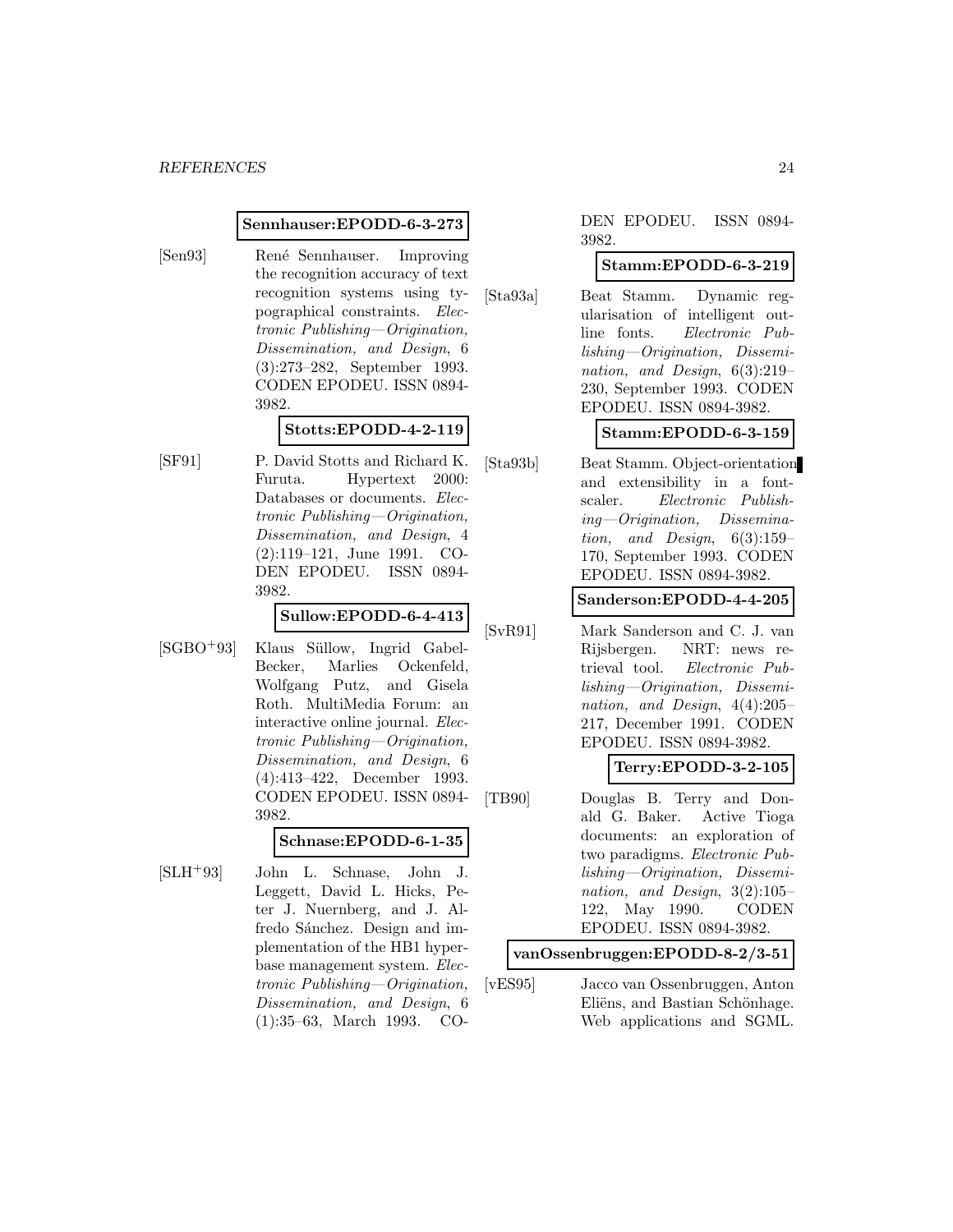#### *REFERENCES* 25

Electronic Publishing—Origination, Dissemination, and Design, 8(2/3):51–62, June/ September 1995. CODEN EPODEU. ISSN 0894-3982.

#### **Weir:EPODD-5-1-47**

[Wei92] Thomas E. Weir, Jr. Book review: A. Rizk, N. Streitz, and J. André, editors, First European Conference on Hypertext. Electronic Publishing—Origination, Dissemination, and Design, 5 (1):47–48, March 1992. CO-DEN EPODEU. ISSN 0894- 3982.

#### **Wonneberger:EPODD-7-1-3**

[Won94] Reinhard Wonneberger. TFX in an industrial environment. Electronic Publishing—Origination, Dissemination, and Design, 7(1):3–19, March 1994. CODEN EPODEU. ISSN 0894- 3982.

#### **Warmer:EPODD-2-2-65**

[WV89] J. Warmer and S. Van Egmond. The implementation of the Amsterdam SGML parser. Electronic Publishing—Origination, Dissemination, and Design, 2 (2):65–90, July 1989. CODEN EPODEU. ISSN 0894-3982.

#### **Warmer:EPODD-4-1-3**

[WvV91] Jos Warmer and Hans van Vliet. Processing SGML documents. Electronic Publishing —Origination, Dissemination, and Design, 4(1):3–26, March 1991. CODEN EPODEU. ISSN 0894-3982.

# **Wang:EPODD-8-2/3-167**

[WW95] Xinxin Wang and Derick Wood.  $X_{TABLE}$   $-$  A tabular editor and formatter. Electronic Publishing—Origination, Dissemination, and Design, 8(2/3): 167–179, June/September 1995. CODEN EPODEU. ISSN 0894- 3982.

# **Zapf:EPODD-6-3-283**

[Zap93] Hermann Zapf. About microtypography and the  $hz$ -program. Electronic Publishing—Origination, Dissemination, and Design, 6(3):283–288, September 1993. CODEN EPODEU. ISSN 0894-3982.

# **Zapf:EPODD-7-4-261**

[Zap94] Herman Zapf. Call for foundation of a 'Sir Francis Drake Society'. Electronic Publishing—Origination, Dissemination, and Design,  $7(4):261-$ 263, December 1994. CODEN EPODEU. ISSN 0894-3982.

# **Zeggel:EPODD-6-3-213**

[ZB93] Thomas Zeggel and Olof Bryngdahl. Error diffusion on an adaptive raster. Electronic Publishing—Origination, Dissemination, and Design, 6(3):213– 218, September 1993. CODEN EPODEU. ISSN 0894-3982.

# **Zhang:EPODD-8-2/3-221**

[ZD95] Qin Zhang and John M. Danskin. A pattern-based lossy compression scheme for document images. Electronic Publishing—Origination, Dissemination, and Design, 8(2/3):